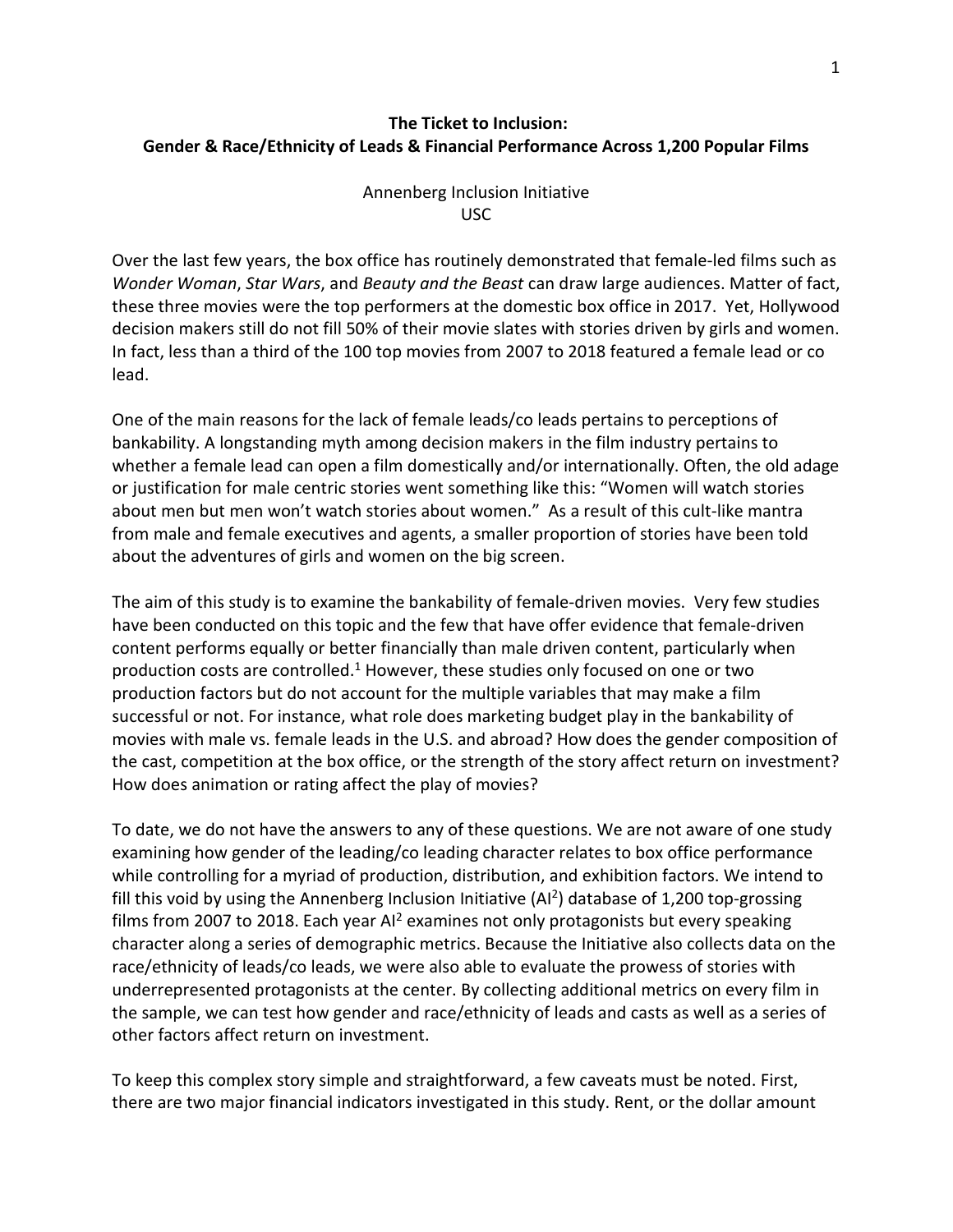studios receive *after* exhibitors take their portion of the box office, is the major outcome variable of interest. Rent was captured from both the domestic and international box office.<sup>2</sup> The variables used in the analyses presented are summarized below but detailed definitions are in the footnotes section of this report.

Our approach to this report is to educate and explain. We walk the reader through a series of simple analytics that provide partial answers to the question of what sells by gender and race/ethnicity in the movie business. By doing such, the reader will be educated on how to think more critically about the financial realities of large budget films based on publically available data. Then, the paper illuminates more comprehensive models of bankability of films with historically marginalized leading characters. Next, we zero in on leads involving women of color and possible reasons why intersectionality is thwarted in story telling. The paper concludes with a summary of findings as well as best practices around green lighting of motion picture content with women and people of color at the helm.

## *Basic Descriptive Statistics on Inclusion & Financial Performance*

We divided up the 1,200 film sample into two silos. The first featured stories with male only leads and co leads (*n*=831) whereas the second featured stories with female leads and co leads (*n*=369). 3 Then, the medians for each group were examined across 5 variables.4 As shown in Table 1, female-driven films were given smaller production budgets, reduced print and advertising costs (P&A), and were released in fewer theatres domestically than male driven films. Not surprisingly, these films earn less money in domestic rent. 5 The same story emerges internationally for spend on P&A outside the U.S. and the number of territories released internationally. This latter measure is a correlate for distribution density, as there is no current standardized metrics analogous to number of theatres outside the U.S.

| <b>Outcome Variable</b>  | <b>Male</b><br>Leads | Female<br>Leads           | <b>Difference</b><br>$(M-F)$ |
|--------------------------|----------------------|---------------------------|------------------------------|
| <b>Production Costs</b>  | \$59,873,500a        | \$34,462,000 <sub>b</sub> | $-$ \$25,411,500             |
| Dom Prints & Advertising | $$44,201,000_a$      | \$37,088,000 <sub>b</sub> | $-57,113,000$                |
| # of US Theatres         | 3,237 <sub>a</sub>   | 3,062 <sub>b</sub>        | $-175$                       |
| <b>Domestic Rents</b>    | $$33,936,560_a$      | $$27,685,227_b$           | $-56,251,333$                |

**Table 1 Median Financials by Gender of Leads Across 1,200 Movies from 2007-2018**

*Note*: Leads refer to stories with a single protagonist, two roughly equal co leads or stories with ensembles where 50% or more features female actors. Columns with different subscripts are significant at the  $p < .05$  level.

Table 2 illuminates that this story is not only limited to female-driven films. The same pattern emerges with underrepresented leads. These stories seem to underperform relative to stories with Caucasian leads. It must be noted that the underrepresented category includes both male and female leads, as the sample size of films driven by women of color was too small to test how gender and race/ethnicity interactively affect financial indicators.<sup>6</sup>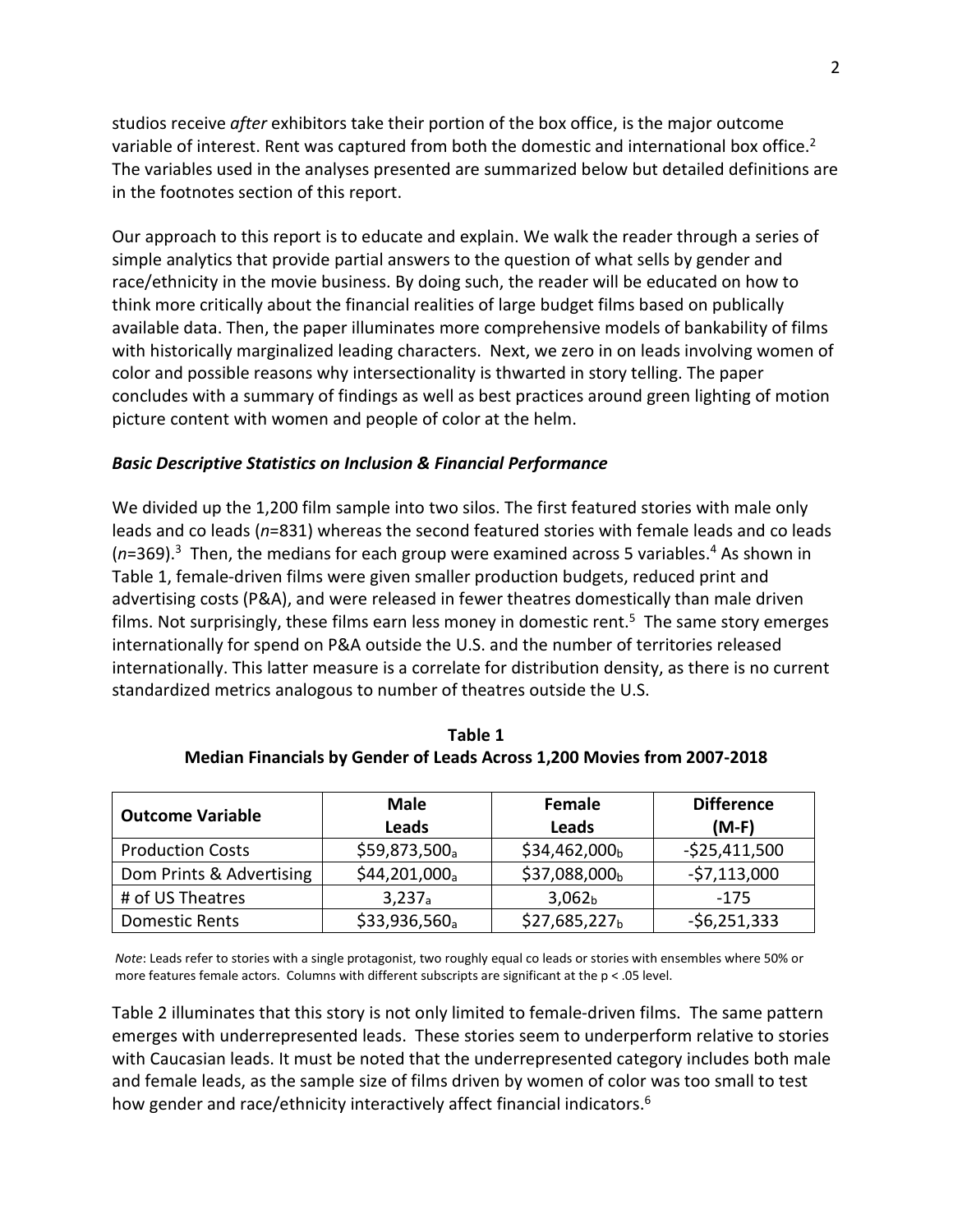**Table 2 Median Financials by Underrepresented Status of Leads Across 1,200 Movies from 2007-2018**

| <b>Outcome Variable</b>  | Caucasian<br>Leads        | UR<br><b>Leads</b>        | <b>Difference</b><br>$(C-UR)$ |
|--------------------------|---------------------------|---------------------------|-------------------------------|
| <b>Production Costs</b>  | \$50,735,000 <sub>a</sub> | \$35,481,000 <sub>b</sub> | $-$15,254,000$                |
| Dom Prints & Advertising | $$42,525,000_a$           | \$37,746,000b             | $-54,779,000$                 |
| # of US Theatres         | $3,201_a$                 | 3,016.5 <sub>b</sub>      | $-184.5$                      |
| <b>Domestic Rents</b>    | $$31,576,499_a$           | $$29,712,436_a$           | $-$1,864,063$                 |

 *Note*: Leads refer to stories with a single protagonist, two roughly equal co leads or stories with ensembles where 50% or more features underrepresented actors. Columns with different subscripts are significant at the *p* < .05 level.

Given these statistics, it may seem justifiable that decision makers are reticent to green light movies with female or underrepresented leads. The findings in the tables reveal that stories with male leads/co leads have *stronger* financial and distribution support than stories with female leads/co leads. This begs the question: Is it the gender of the leads/co leads driving return on investment or is the increased financial, marketing, and distribution support behind those films? It is impossible to know the answer from these basic statistics, as gender of leads and financial support are confounded. The same is true for films with underrepresented leads/co leads at the center. They make less money but they are also supported less than films with Caucasian leads/co leads.

### *Correlations Between Leads & Financial Performance*

To answer the above question, we need to turn to different types of statistical tests. Bivariate correlations (*r*) are important as they gauge the relationship between two measures. Positive relationships imply that as one variable increases so does the other. Negative relationships reveal that as one variable increases the other decreases. In addition to the direction, bivariate correlations reveal the size or potency of the relationship (*r*=-1.0 to +1.0) between two measures. Zero reflects no relationship between measures or as one variable changes the other does not or changes in unpredictable ways. Meta-analyses that include thousands of communication studies reveal that in 75% of all studies correlations fall between 0 and ±.30. Therefore, communication researchers consider correlations of up to ±.10 as small effects, correlations between ±.10 and ±.30 as substantial effects, and correlations above ±.30 as strong effects.7

Correlations need statistical tests that are based on the assumption of normally distributed data (i.e., the bell curve). However, the distribution of film rent or box office performance is often highly skewed and typically resembles distribution pattern from the family of lognormal distributions. These are distributions where a few films each year are extremely profitable while the vast majority of movies have a small to modest financial return or record a loss. To account for the highly skewed nature of this data, we applied standard procedures for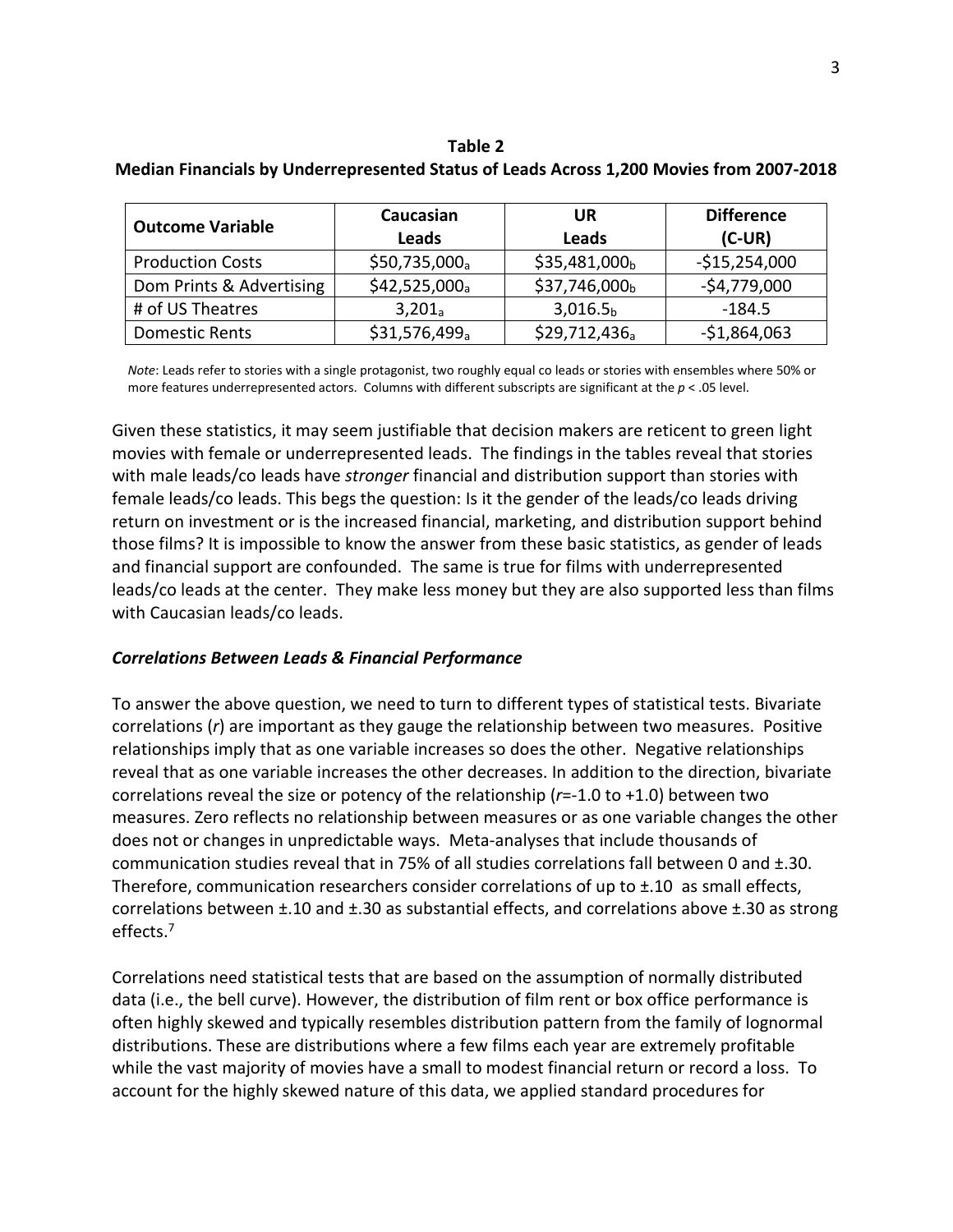distribution transformation and the handling of outliers.<sup>8</sup> After that process, we conducted correlations between the female leads/co leads (coded as a 0/no-1/yes indicator variable) and financial performance.

As shown in Table 3, gender of leads/co leads is negatively associated with both financial performance indicators. The two relationships are small and statistically significant (*p*<.01). Female led films are associated with decreases in rent domestically (*r*=-.12) and internationally (*r*=-.13). While informative, this step is still incomplete and does not completely answer the question posed above. What we need is a procedure that will allow us to examine the relationship between the gender of the lead character and financial performance while controlling for or holding constant production costs, print and advertising spend, and distribution density.

This test can be easily accomplished with a partial correlation coefficient. After controlling for relevant production, distribution, and exhibition factors, the relationship between female leads/co leads and financial performance is positive and non significant for domestic and international rent.

| Table 3                                                   |  |  |  |  |
|-----------------------------------------------------------|--|--|--|--|
| Correlations between Female Leads & Financial Performance |  |  |  |  |
| <b>With and Without Controls</b>                          |  |  |  |  |

| <b>Outcomes</b>           | <b>Female Leads</b><br>w/o Controls | <b>Female Leads</b><br>w/Controls |
|---------------------------|-------------------------------------|-----------------------------------|
| Domestic Rent             | $-12**$                             |                                   |
| <b>International Rent</b> | $-13**$                             | 07*                               |

*Note*: Three variables were applied as controls for domestic rent: production costs, domestic print and advertising spend, and number of theaters. For international rent, the controls were production costs, international print and advertising spend and number of territories.

We repeated the process with underrepresented leads, examining bivariate associations with financial performance indicators and partial correlations with controls (see Table 4). The story is similar but more dramatic. The relationship between underrepresented status and financial performance is negative but not statistically significant across two of the three outcome measures of interest. With controls applied, underrepresented leads are positively and significantly correlated with domestic and international rent.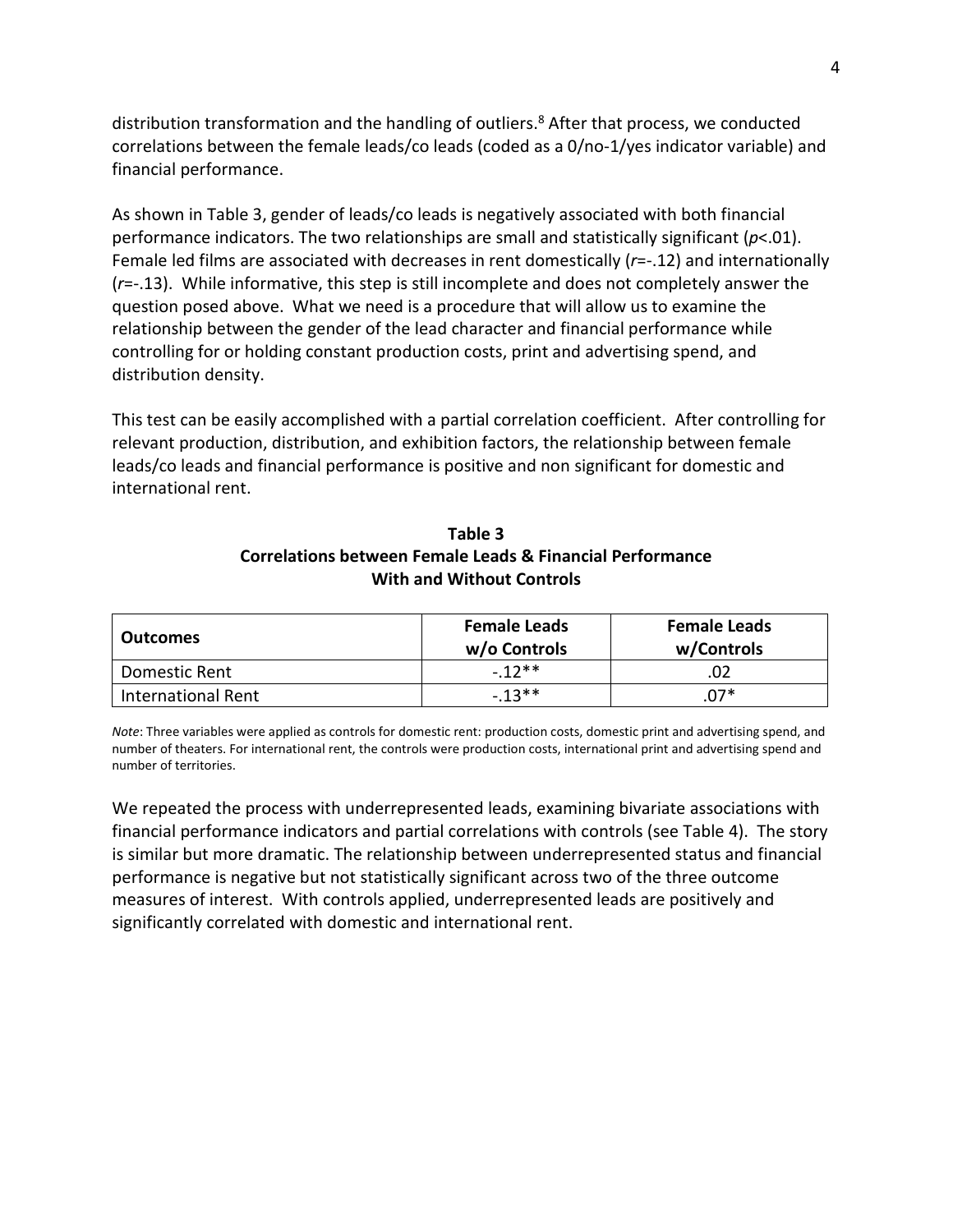# **Table 4 Correlations between Underrepresented Status of Leads & Financial Performance With and Without Controls**

| <b>Outcomes</b>           | <b>UR Leads</b><br>$w/o$ controls | <b>UR Leads</b><br>with Controls |
|---------------------------|-----------------------------------|----------------------------------|
| Domestic Rent             | $-.02$                            | $12**$                           |
| <b>International Rent</b> | $-.05$                            | .በዓ**                            |

*Note*: Three variables were applied as controls for domestic rent: production costs, domestic print and advertising spend, and number of theaters. For international rent, the controls were production costs, international print and advertising spend and number of territories.

Overall, the take away from this section is that correlations between measures reveal an incomplete picture between the identity of the protagonist and financial performance. The findings from the partial correlations suggest the relationship between gender and underrepresented status of leads/co leads and revenue is largely positive but small in terms of potency or the size of the relationship. This makes sense, as many audience members may not decide to attend movies simply because it has a female or underrepresented lead. Matter of fact, our correlations – bivariate and partial – in these analyses fail to account for the important element in any movie: the nature and power of the narrative.

Films are the result of a confluence of factors. From the creative teams that share a vision about a project to the genre and stars behind a story, movies are the convergence of a multitude of factors that can independently or interactively affect financial performance in the U.S. and abroad. Thus, only focusing on a few factors may fail to depict the complexity and richness of variables that drive return on investment.

# *Path Models Examining Factors Related to Financial Performance in Film*

Regression path models enabled us to consider a more comprehensive set of variables while also isolating the effect of gender and race/ethnicity on films' financial performance. Put differently, we could look at the simultaneous effects of many measures on the money made in the U.S. and abroad. Using our database of 1,200 movies from years 2007 to 2018 (12 years), we modeled the influence of well-known predictors of film performance on measures of financial performance as theoretical expectations, previous findings, and the experience of experts in the film business would dictate.

Our final path models are found in Figures 1-3. We looked at a series of variables predicting financial performance ranging from female leads/co leads (0/no, 1/yes), percentage of cast that was female, underrepresented lead/co leads (0/no, 1/yes), percentage of cast that was underrepresented, production costs, $9$  competition ratio, $10$  print and advertising spend in the U.S. and abroad,<sup>11</sup> domestic<sup>12</sup> and international distribution density,<sup>13</sup> MPAA rating,<sup>14</sup> star power,<sup>15</sup> presentation style<sup>16</sup> (animation vs. non-animation), sequel status,<sup>17</sup> and story strength or metacritics score.18 For presentation purposes, the central financial performance variable is in the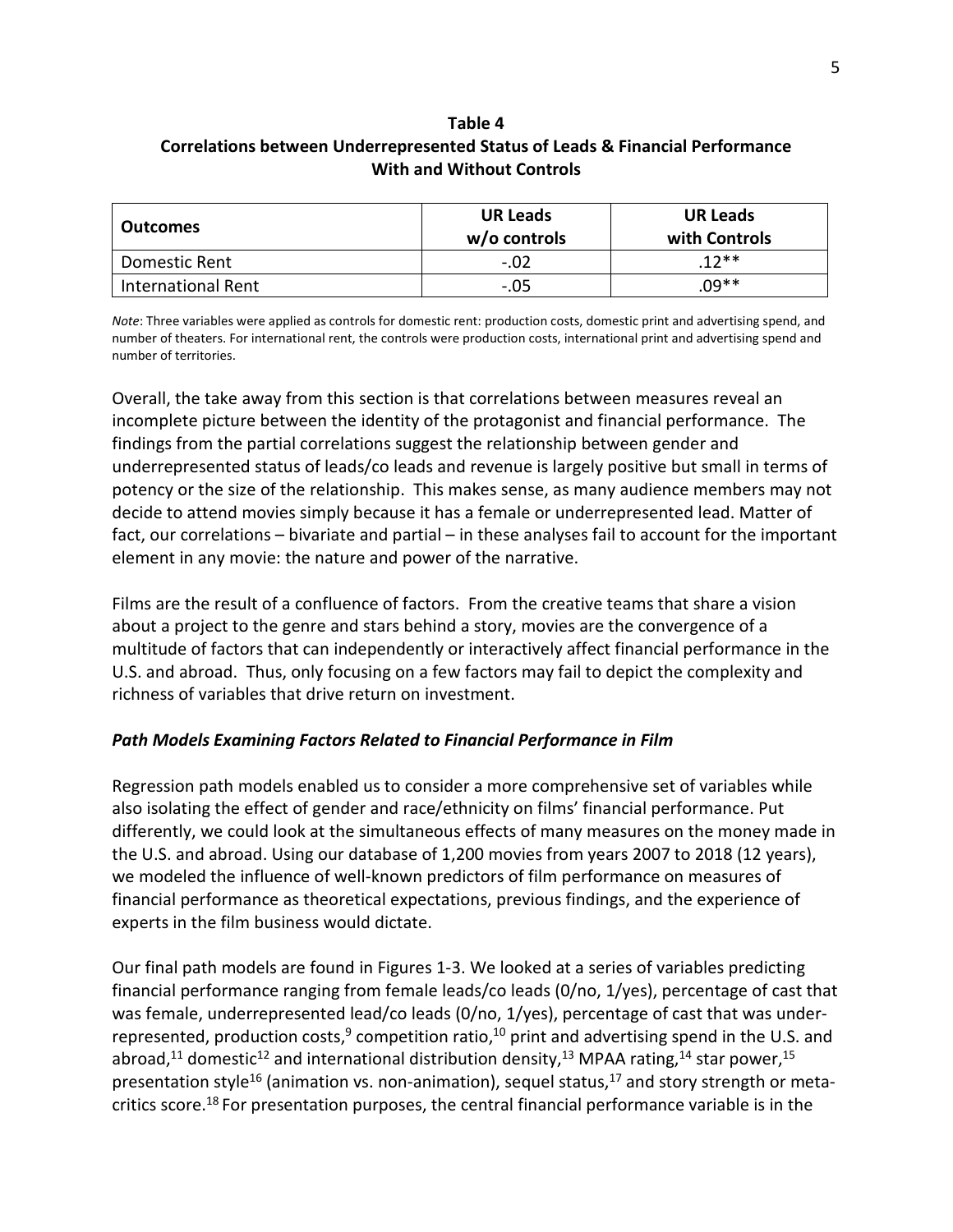middle of the table and typical well known drivers are on the left. At the bottom are additional measures that may affect financial performance and inclusion indictors are on the right.19

Variables that are significant appear in green (*p*<.05) and blue (*p*<.01) and marginally significant measures are in orange (*p*<.10). A black box illuminates that the effect of a predictor variable on financial performance is *not* statistically significant in the model, that is, the effect may be due to chance. As above, the coefficients on the paths from one variable to financial performance can be positive (increases revenue) or negative (decreases revenue) with an increase in the predictor variable.<sup>20</sup>

In the U.S., what predicts the financial performance of films above and beyond the typical drivers of success such as production costs, competition, advertising, distribution intensity, and story strength (see left side of figure 1)? According to our models, $^{21}$  which include the impact these well-known drivers, movies with female representation and underrepresented leads/co leads increase domestic returns (see Figure 1). The percentage of female speaking characters as well as lead characters that belong to an underrepresented racial/ethnic group in top-100 movies show a positive, significant, and consistent impact on domestic theatrical rentals after controlling for production cost, competition, advertising, distribution intensity (widest point of release), and other well-known predictors of success.



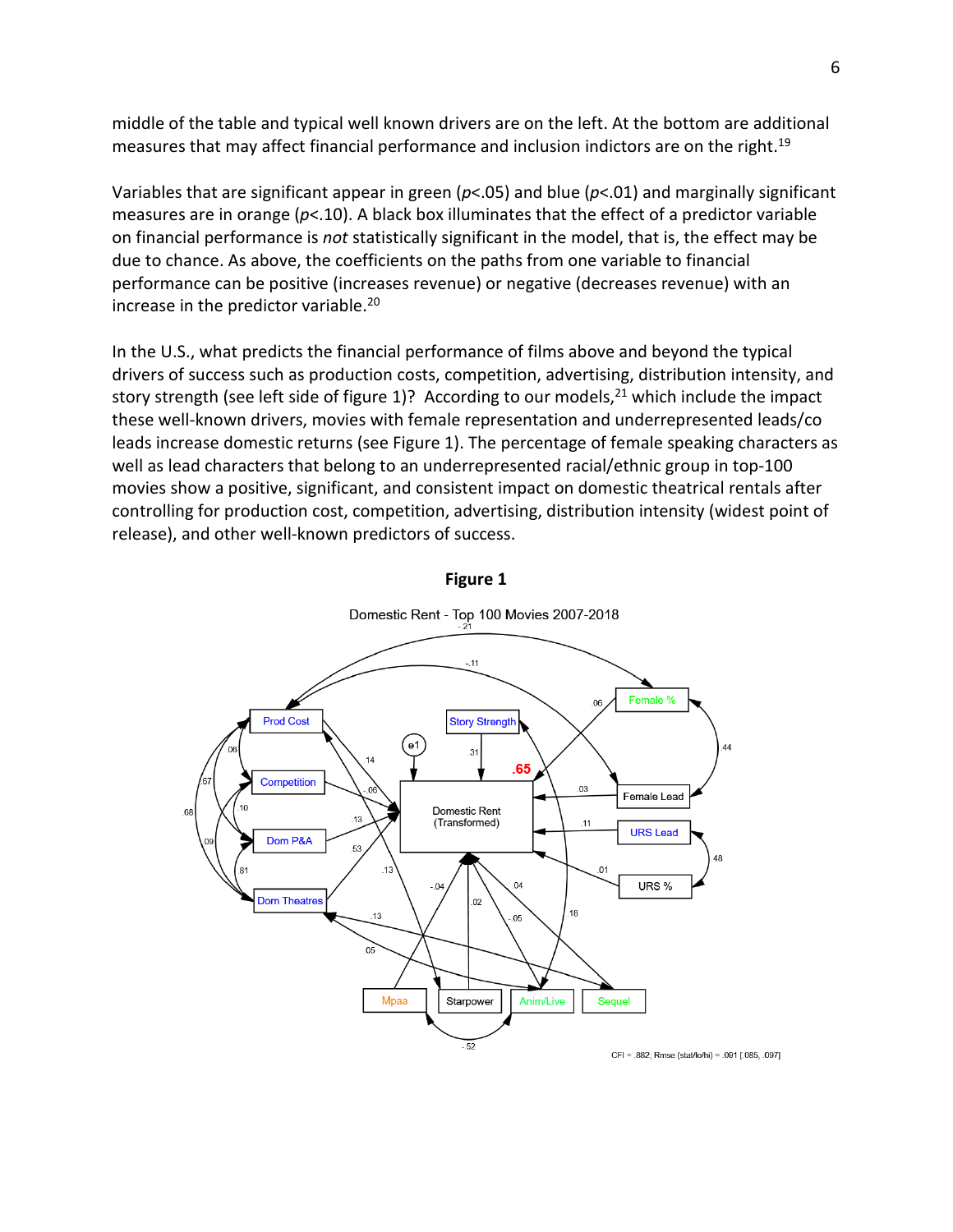In terms of effect sizes, the impact of female speaking characters is small, but can be compared to the impact of competition, and the impact of underrepresented lead characters can be compared to the effect of advertising on box office and rentals. In other words, ignoring the underrepresented status of lead characters and female representation has a similar negative effect on domestic box office and theatrical rentals as ignoring market competition and advertising.

It should be noted that the strongest predictors of domestic rent are the number of theatres/distribution density, story strength, marketing spend, production costs, and the underrepresented status of leads/co leads. Several other factors were significant in the model, as demonstrated by the green and orange boxes. One factor that was *not* significant is the presence of a female lead or co lead driving the story, which is consistent with an earlier study we conducted on a small sample of films from 2007 (*n*=100).

Does the impact of representation change for the international market? A slightly different pattern emerged than above (see Figure 2). After controlling for widely-recognized predictors of financial performance, the effects of female or underrepresented leads/co leads were both not significant. Now, female characters were associated with increases in international rent and underrepresented characters decreases. For films released abroad, the additional significant predictors were production cost, international P&A, number of territories, story strength, China release, and sequel status.



### **Figure 2**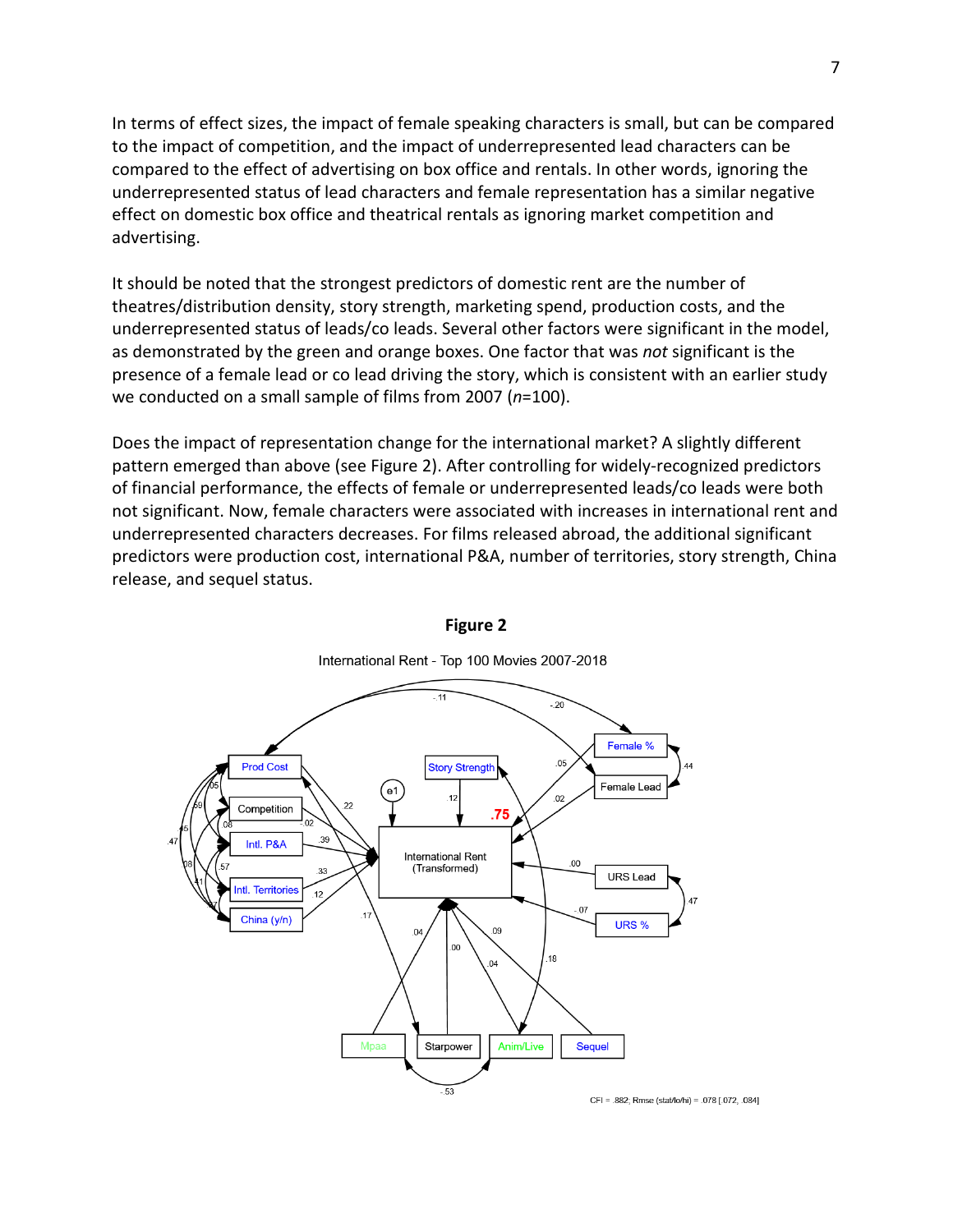Given that underrepresented leads and characters could be related, we examined the interaction between these two measures more closely. This analysis allowed us to understand how the two were related and their unique and combined impact on international financial performance. It also allowed us to test the longstanding myth that underrepresented films "do not travel well" overseas. The interaction was such that films with a high proportion of underrepresented characters (81% or more) in stories with an underrepresented lead are associated with the highest international revenue. In contrast, films with a high proportion of underrepresented characters (81% or more) but with white leads are associated with the lowest international revenue. See Figure 3. Due to the small sample sizes of both of these types of films, further analyses are needed and this interaction should be interpreted with caution.<sup>22</sup>





Additionally, one important note about the international model is that the effect sizes for the inclusion variables were smaller than those for other factors. For example, the interaction between underrepresented lead and characters explains only 2% of the variance in international rent, while the percentage of female characters explains just 0.7% of the variance. In comparison, international marketing explains 29.6% of the model's variance, 14.8% is explained by the number of international territories where a film is released, 8.6% is explained by production costs, 7.6% by story strength, 5.5% by screening in China, and 5.3% by sequel status. Overall, the support a film receives, along with its release strategy and story strength, is more predictive of its success.

In both models, production costs were *negatively* correlated with female inclusion. Colloquially, our results again show that when money comes in, women are pushed out (U.S. path = -.11/-.21, international path = -.11/-.20). This finding is in line with a previous study in which the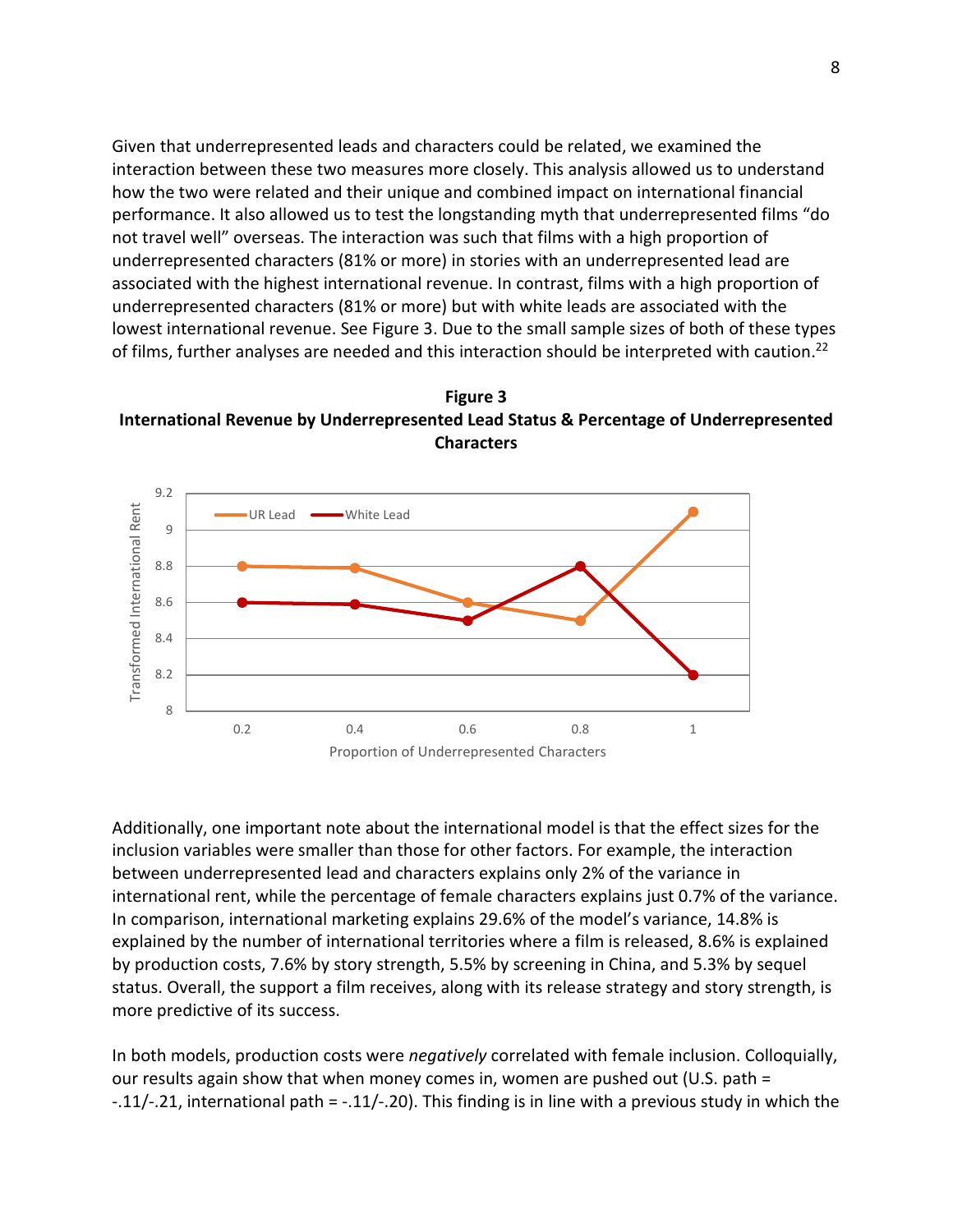presence of females in behind the camera roles (director, writer, producer) as well as on screen as actors was negatively correlated with production budgets.<sup>23</sup>

Interestingly, there is no substantial correlation between representation of racial/ethnic leads/co leads and production costs. Across all models, the film's story strength or meta critic score was a significant, positive and notable predictor of rent. Good stories make money and have a greater impact than the identity group of the leading/co leading character. However, our models only considered main effects so far (i.e. no interactions with inclusion variables) and we used a composite and indirect measure of story strength (aggregated opinions of film critics after the film has been released). In upcoming studies our team will conduct fine-grained analyses of narrative structures, character relations and conflict in film which will provide deeper insights into the complex interactions between casting decisions and story strength. Finally, in the domestic and international market, star power plays a non significant role in revenue.

The purpose of this report was to investigate whether movies with historically underrepresented leads (women, people of color) are bankable at the box office. By examining multiple factors that contribute to box office performance and using sophisticated analytical procedures, we were able to examine the unique influence of female lead characters on financial gains. The results across both windows (domestic, international) reveal that female lead characters exert small, non-significant influences on revenue. Put differently, there is no added benefit or loss associated with a female lead. Instead, other factors play a role in making movies with females at the center more or less successful—importantly, these variables are within the control of studios and production companies. Ensuring that films featuring females have strong stories, receive budgets that are akin to what films with male leads receive, are supported with advertising spending, and released widely are all actions that influence success. Rather than viewing films starring girls and women as niche, less appealing, or even box office poison, decision-makers may need to critically examine how their own actions hinder the success of these movies.

The case for films with underrepresented leading characters is more complex. Domestically, underrepresented leading characters were associated with increased revenue after controlling for other factors. This relationship did not appear when international financial performance was considered, however. These results suggest that how decision-makers anticipate the performance of films with underrepresented leads may affect the support that is put behind these movies. In particular, the international market is perceived as an arena that will reject movies with underrepresented leading characters. In this analysis, however, no significant positive *or* negative relationship emerged with leads but a small negative impact for underrepresented characters appeared. In the next section, we turn to examine how this perception of the international market particularly affects movies with women of color in leading roles.

A few limitations of this study must be noted. First, the results only apply to the films included in the model, and should not be generalized to all movies. With another sample of films, the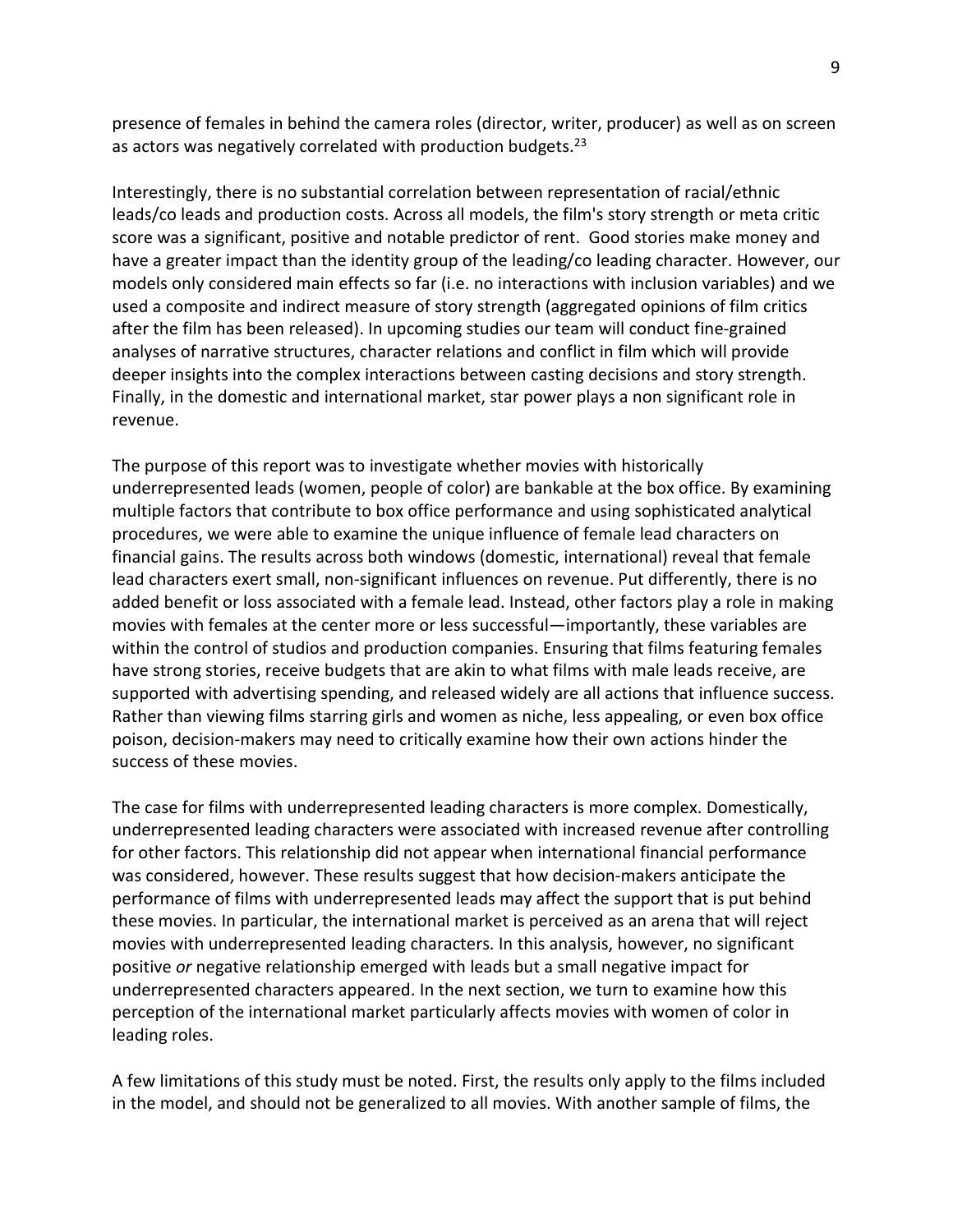findings could alter. Second, the path models presented in this study offer results that primarily represent linear relationships and main effects. There may be non-linear relationships or interactions between variables that could influence the models specified here. Third, there may be additional factors that could be included in these models that contribute to the financial performance of films. While additional variables were initially investigated, specifying a theoretical and parsimonious model was the goal of this report. Finally, other inclusion factors could not be tested in this model due to small sample sizes or lack of information across all films in the sample. Namely, the influence of portraying specific racial/ethnic groups, individuals with disabilities, or the LGBT community. We implore other researchers to investigate how these indicators contribute to economic success in future studies.

Together, the results in this paper challenge the longstanding perceptions of industry decisionmakers that films with white male leads are better positioned to sell domestically and internationally. Instead, this study demonstrates that the factors associated with films starring white males—budgets, advertising, distribution decisions—are the most important contributors to a films' success. By recognizing what actually contributes to financial performance, decisionmakers can choose to tell stories with protagonists that better reflect the audiences they serve.

# **Where are the Women of Color? Examining the Myths and Practices that Limit Films with Women of Color in the Marketplace**

## *USC Annenberg Inclusion Initiative*

Year after year, reports from the Annenberg Inclusion Initiative demonstrate that few women of color appear in leading roles across top films. This is perplexing, as content driven by female characters and underrepresented male leads has shown to be popular globally. Examples include notable properties such as *Beauty and the Beast* and *The Hunger Games* Trilogy, or the franchise hits of the *Fast & Furious* series and international juggernaut *Black Panther.* These films and others have established the audience appeal and financial prowess of movies with leading male characters from underrepresented racial/ethnic groups as well as those starring white women. Yet, given these successes, why are there so few films starring women of color?

The purpose of this paper is to answer that question.<sup>1</sup> One explanation may be found in the realm of financial success. Industry perceptions surrounding whether films with women are profitable may be compounded by beliefs questioning the viability of movies involving people of color. It was crucial for us to apply an intersectional lens to explore perceptions the factors that might contribute to the economic performance of films starring women of color. In particular, we examined empirical evidence that targets the underpinnings of industry beliefs about films starring women of color. Additionally, we scrutinized data collected as part of a larger financial analysis to look at how films with leading women of color fare on specific indicators. Together, these methods offer insight into both industry explanations for the lack of films starring women of color and provide evidence to counter prevailing beliefs.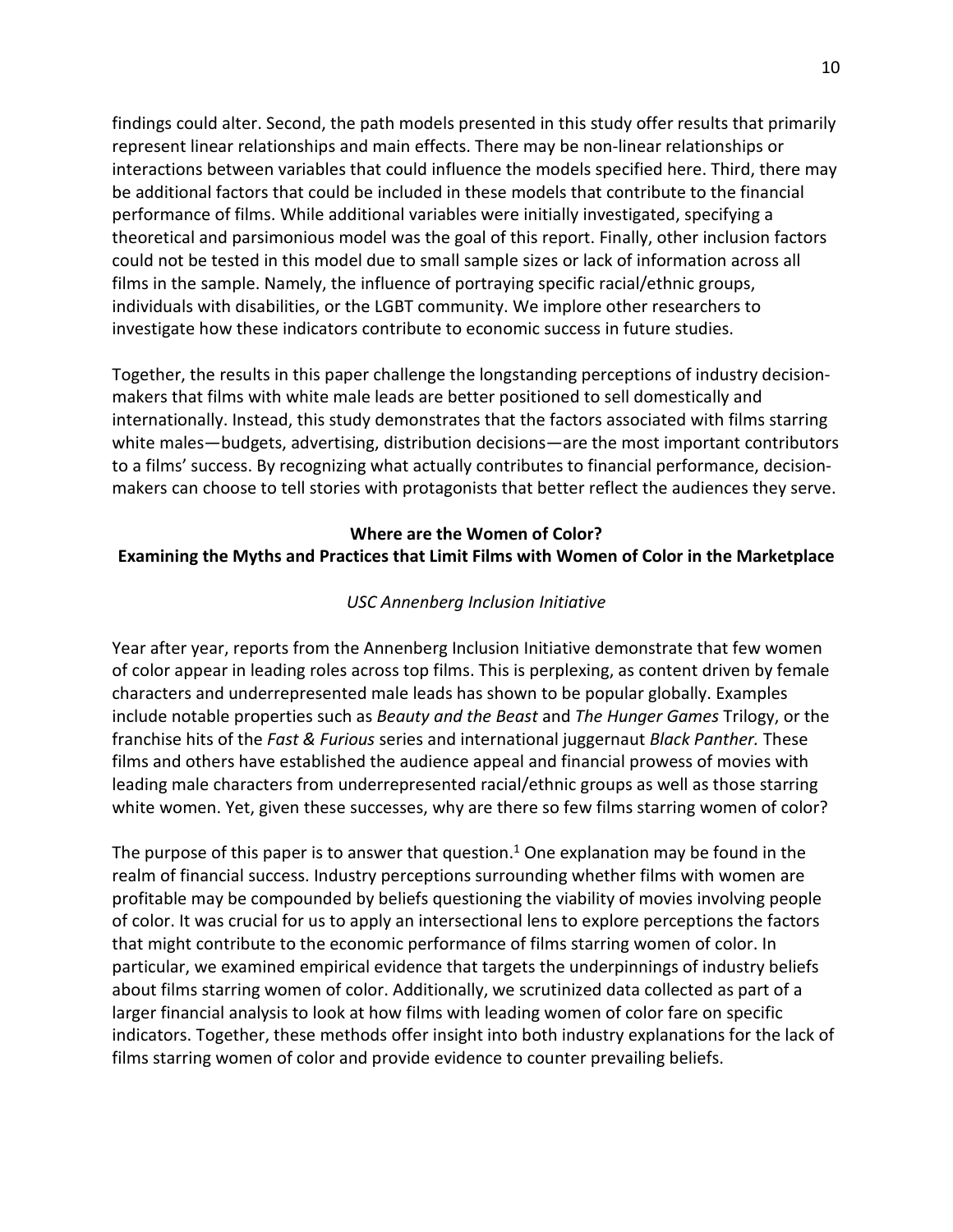## *The Sample*

For this analysis, we explored a sample of 1,200 top-grossing movies from 2007 to 2018.<sup>2</sup> Of these movies, we analyzed 817 live action films featuring a single protagonist. A total of 505 were led by white male individuals, 185 movies featured white girls or women at the center, and 93 had boys or men of color in leading roles. Only 34 top-grossing live action films from the last 12 years had a girl or woman of color in a leading role. In the sections that follow, we use this sample to examine several industry perceptions and behaviors that limit the number of films starring women of color in the marketplace.

## *The International Market is Invoked as an Explanation for Bias*

A contributing factor to the lack of films starring women of color is pervasive industry beliefs about the appeal of films starring underrepresented female leads—particularly internationally. The longstanding assumption that overseas audiences are not interested in movies with underrepresented leading characters can be invoked by executives in charge of greenlighting, marketing, or distribution as a reason to limit the number of films starring women of color that are made and released. Below, we review evidence that calls into question not only industry members' perceptions of the international market, but how the internalized and pervasive rhetoric is applied inconsistently across films.

One reason to question the perception that global audiences are not interested in films starring women of color lies in population data. In 2018, China, India, Japan, South Korea, Mexico, Brazil, Indonesia, Argentina, Turkey, and Hong Kong were among the top international territories for film revenue.<sup>3</sup> The majority of the population in each of these top global markets hails from a racial/ethnic group that would be given minority status in the U.S.<sup>4</sup> This begs the question: why would individuals in these territories object to watching stories about women from their own (or even culturally similar) backgrounds?

Research suggests that groups are likely to *desire* storytelling that foregrounds individuals from their own groups. The principle of homophily, or being drawn to similar others,<sup>5</sup> as well as research on social identity processes<sup>6</sup> supports the idea of that individuals should be interested in seeing their own group represented on screen. For example, a study with Arab college students from Palestine, Egypt, and Syria, found that individuals were more interested in viewing TV shows that were produced in an ethnically similar region.<sup>7</sup> Comparable work in an American context reveals that Black participants given a choice of which online news stories to read were more likely to select news stories about Black individuals—either positive or negative—than stories about white individuals.<sup>8</sup> On the other hand, African Americans who have a strong ethnic identity may avoid entertainment—particularly television—as one study has demonstrated.<sup>9</sup> The researchers in that study suggested that this finding may be due to African American's perceptions of television as a medium controlled by white men.

Another indication of international audiences' receptivity to underrepresented female leads is found in locally produced content. A recent study of the 10 highest-grossing films across the 11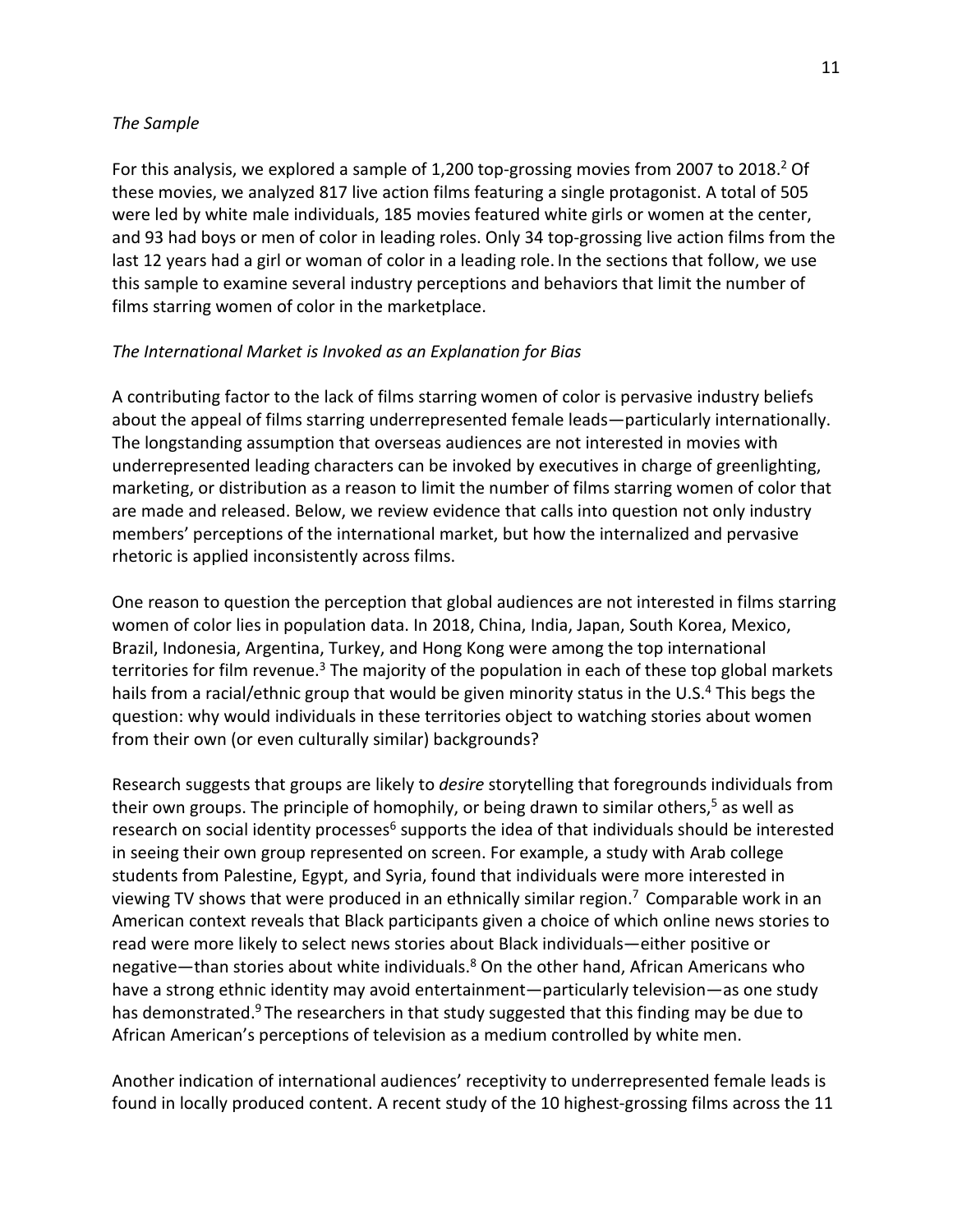top film markets worldwide examined the gender of leading characters. The results demonstrate that women do sell in these markets. For example, 50% of the Korean films studied had a female lead or co lead character, as did 40% of Chinese films, and 40% of Japanese movies.<sup>10</sup> It seems that what is successful in export markets is not persuasive to American moviemakers.

The disparity between the aforementioned data and reality is even more apparent when the racial/ethnic background of female leading characters in the movies included in this study is taken into account. Of the 34 women of color in leading roles, 47.1% are from multiracial/other backgrounds, 35.3% are Black/African American, 14.7% are Latina, and 2.9% are Asian. Notably solo female leads who are American Indian/Alaska Native, Native Hawaiian/Pacific Islander, and Middle Eastern/North African are missing from live action popular films. If Hollywood truly desired to serve the international market, then why would it not produce more content featuring women whose cultural heritage is aligned with the top markets it aims to serve?

This question is even more relevant when we consider one specific global market: China. As a territory, China has grown in influence and profitability.<sup>11</sup> In 2018, China recorded \$9 billion in box office sales, compared to \$11.9 billion in the U.S. and Canada.<sup>12</sup> It is a key export venue for U.S. content, and one that looms large in mythologizing about economic factors related to inclusion. A total of 249 films of the 817 examined (30.5%) were released in China. Of those, 69.9% (*n*=174) had white male leads, 19.3% (*n*=48) had white female leads, and 9.6% (*n*=24) of had underrepresented male leads. Just 1.2% or 3 films starring women of color between 2007 and 2018 were released in Chinese theaters. Perhaps this merely reflects the oft-repeated Hollywood myth that international audiences don't want to see films about people of color. Yet, if this is the case, why did companies release a greater share of films with underrepresented male leads in the same time frame?

Moreover, the rhetoric that certain demographic groups will not fare well in this market is also curiously applied to films with male and female leads. Two of the three films with female leads of color distributed in China featured an actor of Asian descent in the main role.<sup>13</sup> However, 25% of films (*n*=6) with male leads of color distributed in China featured an actor of Asian descent in a leading role. The gap between movies with male and female leads of color suggests that myths about audience preferences are invoked disproportionately against films with female rather than male leads.

One long-held industry belief is that films starring individuals from underrepresented racial/ethnic groups will face difficulty in overseas markets.<sup>14</sup> However, the data presented here reveal two important things. First, that the myth is applied to movies about underrepresented male and female actors inconsistently. Second, that this perception fails to take into account either population demographics or the likelihood that audiences in desired and lucrative markets might want to see films with leading characters that resemble themselves. In the next section, we explore another explanation for the lack of films with leading women of color: financial support.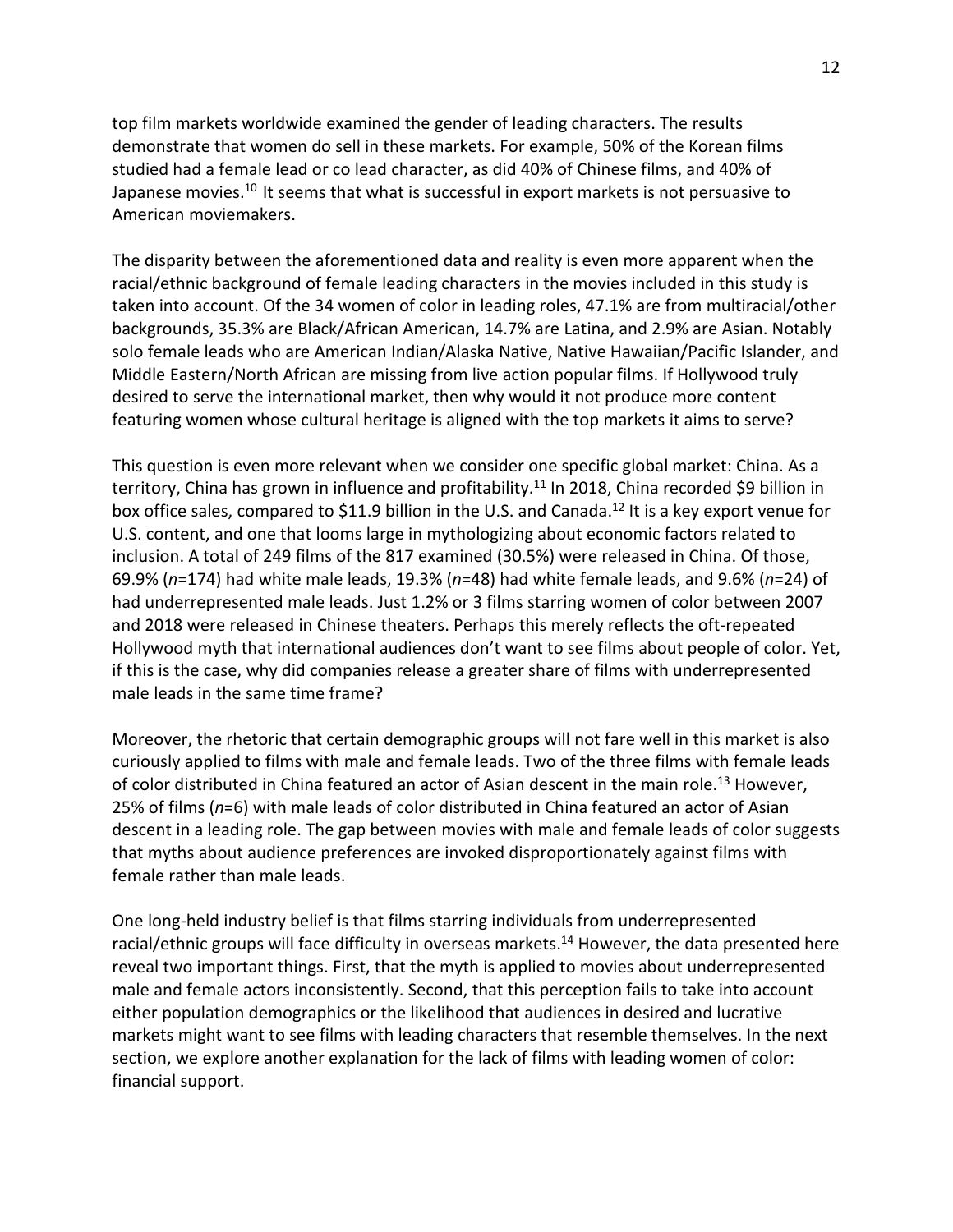# *Financial Support Fluctuates for Movies with Women of Color*

We saw in the first section that executives limit the potential for revenue of films starring women due to their perceptions of the international market. As such, we wanted to explore how the expectation of revenue might influence the support that these films receive before they are released theatrically. By exploring the value that executives place on movies featuring women of color, we can understand why more of these movies are not made. In this section, we ask: are movies with underrepresented female leads valued in the same way as movies starring white female, underrepresented male, or white male leads?

To answer this question, we utilized the sample of 817 live action movies with a solo leading character, examining films with underrepresented female leads, white female leads, underrepresented male leads, and white male leads. For each group we assessed the production costs (budget) associated with films in each of these four categories.15

Table 1 indicates the differences in production costs by race/ethnicity and gender of leads. Across two measures of central tendency (mean, median), films with underrepresented female leads received lower production costs than those with white females, underrepresented males, or white male leads.

|                        | UR              | White           | UR              | White           |
|------------------------|-----------------|-----------------|-----------------|-----------------|
|                        | <b>Female</b>   | <b>Female</b>   | <b>Male</b>     | <b>Male</b>     |
| Mean                   | \$26,673,588.24 | \$48,096,048.65 | \$60,417,623.66 | \$76,228,243.56 |
| <b>Median</b>          | \$19,232,500    | \$31,280,000    | \$38,505,000    | \$51,995,000    |
| <b>Number of Films</b> | 34              | 185             | 93              | 505             |

**Table 1 Production Cost by Race/Ethnicity and Gender of Lead**

As with any product, one important contributor to the financial success of a movie is the advertising and marketing support it receives. Advertising may vary, however, especially for films with underrepresented leading characters in overseas territories. For example, two recent films were critiqued for how they portrayed central characters. Movie posters aimed at Asian markets that depicted the character of *Black Panther* with a mask were derided for hiding Chadwick Boseman's face.16 In Italian markets, ads for *12 Years a Slave* were recalled after audiences noted that white actors were given more prominent placement than Chiwetel Ejiofor, who played the film's lead character.<sup>17</sup> To further understand how marketing support is awarded to movies, we examined differences in the domestic and international spending behind films with women of color in leading roles, as well as those featuring white women, men of color, and white men.

Table 2 reveals how much is spent to promote movies domestically per the identity of the lead character. In the U.S., films starring women of color receive less support than those with white female, underrepresented male, or white male leads. Marketing is crucial to ensuring that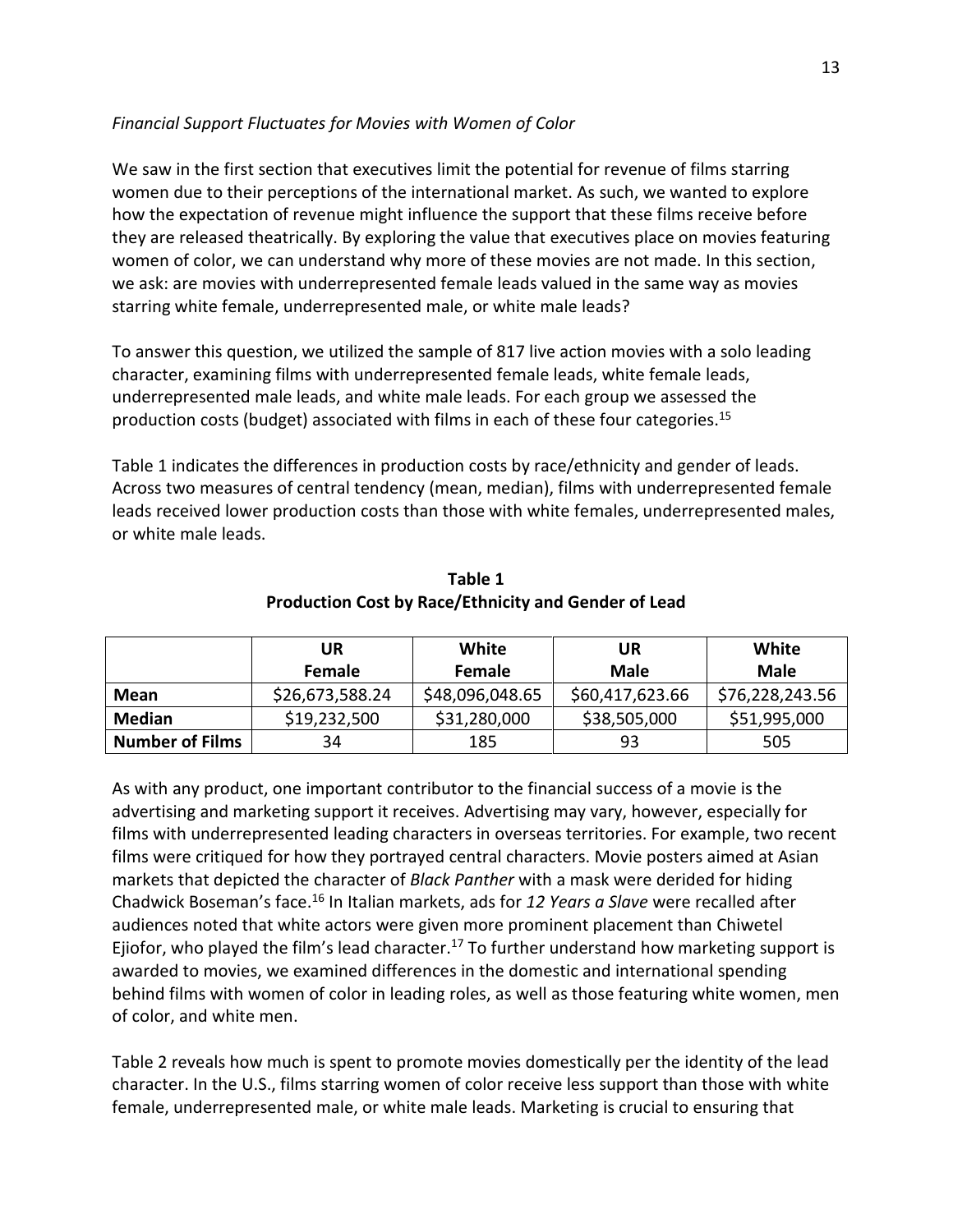audiences are aware of a film—movies featuring women of color are clearly not promoted with the same resources as those starring their peers.

**Table 2**

| Domestic Print & Advertising Spending by Race/Ethnicity and Gender of Lead |                     |                |                   |  |
|----------------------------------------------------------------------------|---------------------|----------------|-------------------|--|
| <b>UR Female</b>                                                           | <b>White Female</b> | <b>UR Male</b> | <b>White Male</b> |  |
|                                                                            |                     |                |                   |  |

|                        | <b>UR Female</b> | <b>White Female</b> | <b>UR Male</b>  | <b>White Male</b> |
|------------------------|------------------|---------------------|-----------------|-------------------|
| Mean                   | \$32,990,852.94  | \$38,257,691.89     | \$39,779,741.94 | \$43,865,332.67   |
| <b>Median</b>          | \$29,696,000     | \$35,696,000        | \$38,718,000    | \$43,529,000      |
| <b>Number of Films</b> | 34               | 185                 | 93              | 505               |

This trend continued when we examined international print and advertising costs. Films with white female, underrepresented male, and white male leads were given more marketing support on average, at the mean and median level than those with underrepresented females (see Table 3). From this evidence it is clear that when a woman of color is in a leading role, the film will typically receive less marketing support than a movie starring her white female, underrepresented male, or white male peers.

**Table 3 International Print & Advertising Spending by Race/Ethnicity and Gender of Lead**

|                        | <b>UR Female</b> | White Female    | <b>UR Male</b>  | <b>White Male</b> |
|------------------------|------------------|-----------------|-----------------|-------------------|
| Mean                   | \$17,173,782.66  | \$24,406,978.50 | \$26,761,532.49 | \$30,799,044.44   |
| Median                 | \$14,294,870     | \$18,957,152    | \$21,194,046    | \$24,046,788      |
| <b>Number of Films</b> | 32               | 185             | 91              | 504               |

In addition to international marketing spending, the number of territories in which a film is released indicates expectations or promotion for the film. Table 4 indicates how films with underrepresented female leads stack up against those with white males and females and underrepresented males. Films with underrepresented female leads fall behind the other three groups across all measures. Notably, of the 5 films that did not receive international distribution, four involved underrepresented lead characters (2 underrepresented male leads; 2 underrepresented female leads). The remaining film starred a white male lead. The lack of international theatrical distribution for films starring women of color may reduce the revenue that these films produce for distributors, and contribute to beliefs about the potential success of these movies.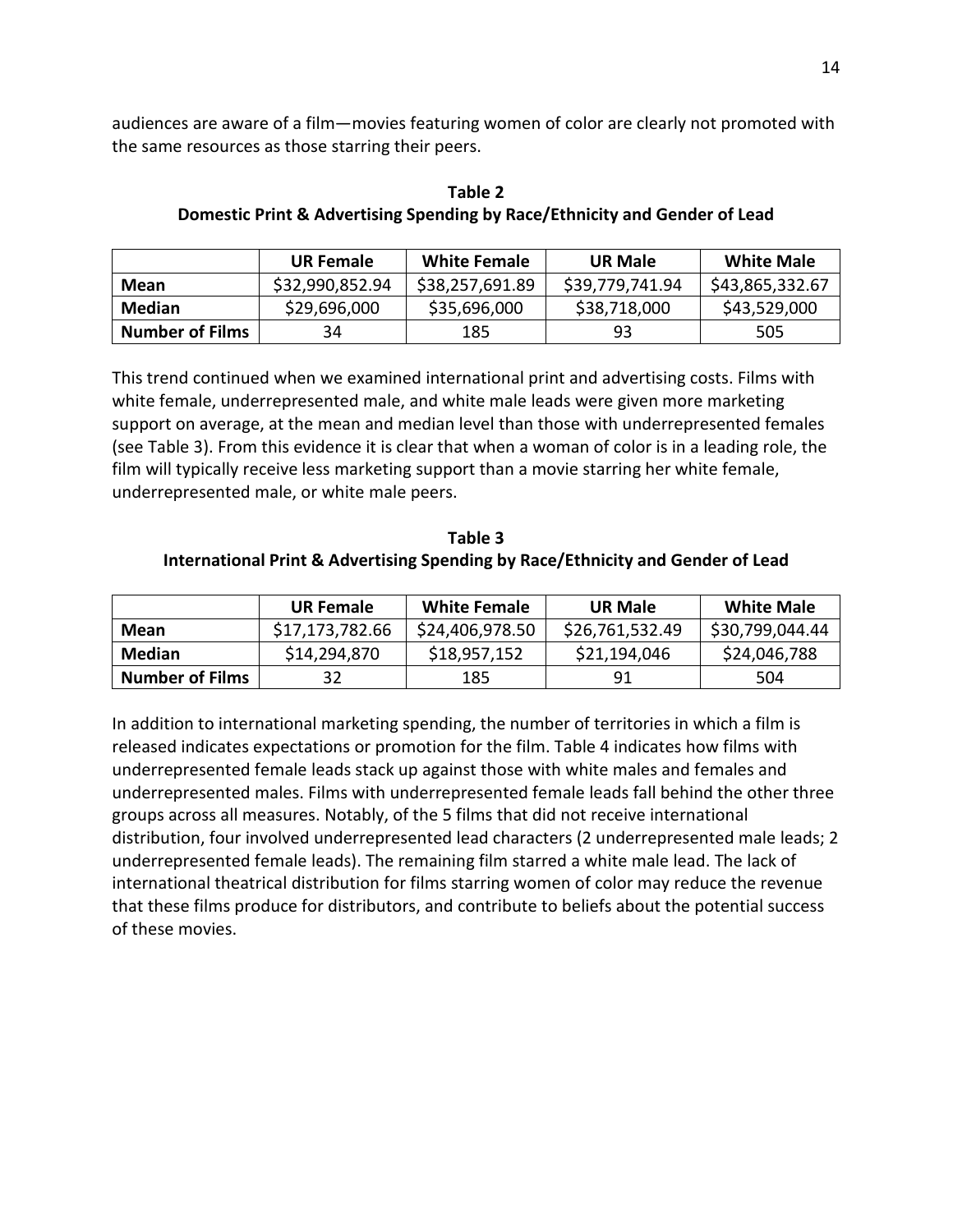|                        | UR     | White  | UR          | White       |
|------------------------|--------|--------|-------------|-------------|
|                        | Female | Female | <b>Male</b> | <b>Male</b> |
| Mean                   | 33.84  | 47.35  | 42.67       | 49.47       |
| <b>Median</b>          | 33     | 51     | 47.5        | 52          |
| <b>Number of Films</b> | 32     | 185    | 92          | 505         |

**Table 4 Number of International Territories by Race/Ethnicity and Gender of Lead**

Specific international territories were also examined. In addition to China (noted earlier), the top international territories in 2018 (based on MPAA data) were examined. See Table 5. Less than 5% of the films distributed in each of the top 10 international territories featured underrepresented female leads. Instead, the majority of movies given international releases were those with white males at the center, followed by white females, and then underrepresented males. Films starring women of color not only go to fewer territories overall, they are less likely than films featuring their white male or female or underrepresented male counterparts to be shown in top global markets.

|                    | <b>UR</b>      | White            | <b>UR</b>       | White            |
|--------------------|----------------|------------------|-----------------|------------------|
|                    | <b>Female</b>  | Female           | <b>Male</b>     | <b>Male</b>      |
| China              | $1.2\%$ (n=3)  | $19.3\% (n=48)$  | $9.6\% (n=24)$  | $69.9\% (n=174)$ |
| Japan              | $1.7\%$ (n=9)  | $20.3\% (n=107)$ | $10.8\% (n=57)$ | $67.2\%$ (n=355) |
| U.K.               | $3.3\% (n=26)$ | $23.2\% (n=183)$ | $10.3\% (n=81)$ | $63.2\%$ (n=499) |
| <b>South Korea</b> | $1.8\%$ (n=11) | $24.1\% (n=145)$ | $9.3\% (n=56)$  | 64.8% (n=391)    |
| <b>France</b>      | $2.8\%$ (n=20) | $22\% (n=157)$   | $10.2\% (n=73)$ | $65\%$ (n=465)   |
| <b>India</b>       | $1.8\%$ (n=7)  | $19.5\% (n=75)$  | $11.5\% (n=44)$ | $67.2\%$ (n=258) |
| Germany            | $3.2\%$ (n=24) | $23.3\% (n=177)$ | $10.3\% (n=78)$ | $63.2\%$ (n=480) |
| <b>Australia</b>   | $2.8\%$ (n=21) | $23.3\% (n=174)$ | $10\% (n=75)$   | $63.9\% (n=478)$ |
| <b>Mexico</b>      | $3.1\% (n=23)$ | $22.4\% (n=167)$ | $10.1\% (n=75)$ | $64.4\%$ (n=480) |
| <b>Russia</b>      | $3.1\% (n=22)$ | $23.2\% (n=167)$ | $9.6\%$ (n=69)  | $64.2\%$ (n=463) |

**Table 5 Top International Territories by Race/Ethnicity and Gender of Lead**

Two other factors were explored that relate to the potential success of films: sequel status and genre. Of the 170 sequels with a single protagonist released between 2007 and 2018, 65.3% (*n*=111) had white male leads, 21.8% (*n*=37) had white female leads, and 12.3% (*n*=21) had underrepresented male leads. Only one sequel featured an underrepresented female lead (0.6%). From these figures, it is clear that women of color are not included in franchise or sequel films that can generate considerable revenue.

Looking to genre, of the 167 action movies in the sample, 76.7% (*n*=128) had white male leads, 16.2% (*n*=27) had underrepresented male leads, 6% (*n*=10) had white female leads, and 1.2% or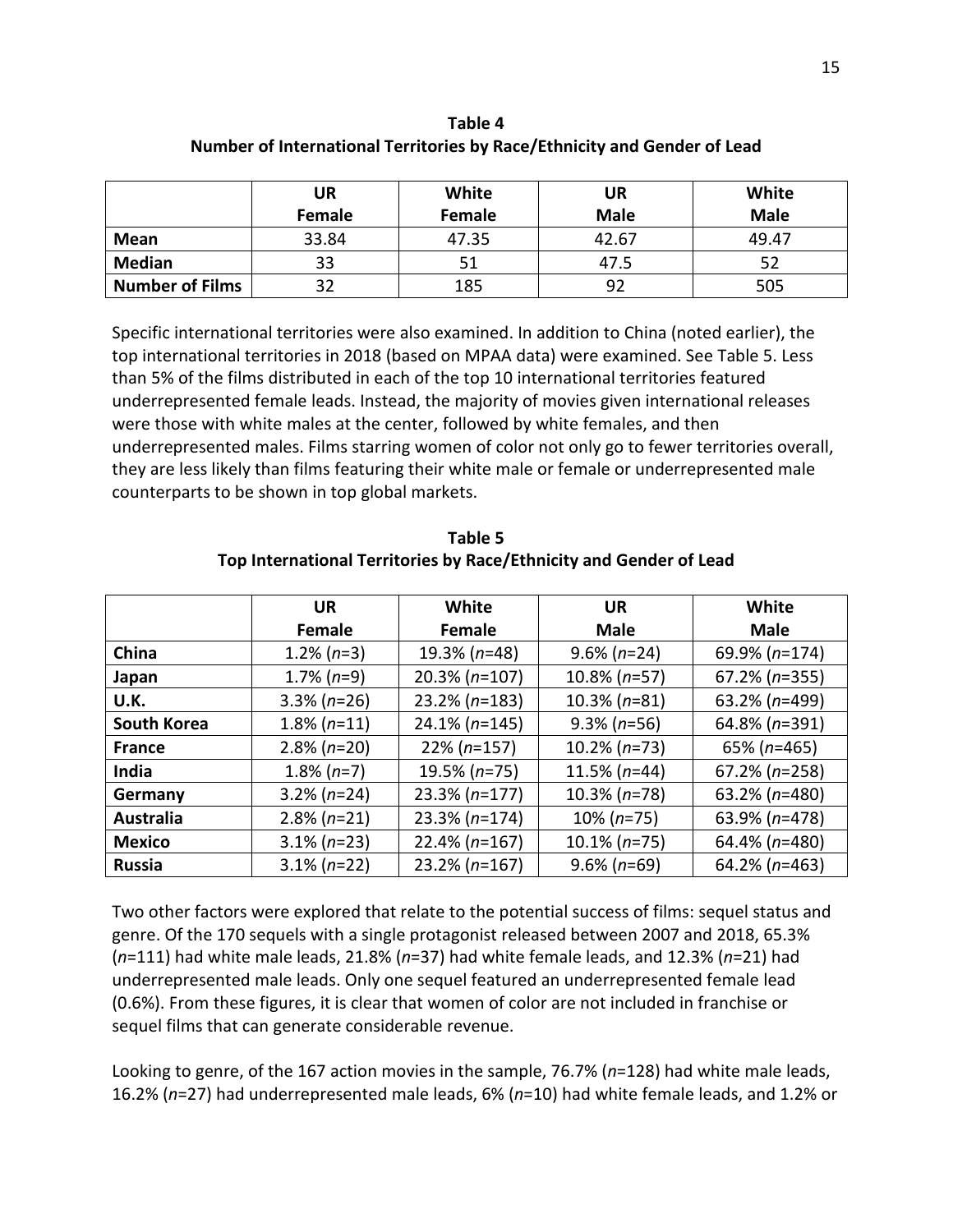2 films had an underrepresented female lead. Sci-Fi/Fantasy films had a similar distribution, with only 1 film (0.8%) starring an underrepresented female lead in this genre in contrast to 88 with white men (72.7%) in the lead. White females led 24 (19.8%) sci-fi/fantasy films, while underrepresented males starred in 8 (6.6%). Underrepresented females are left out of two genres that are often some of the most lucrative worldwide.

Support for movies can also come in other forms. One example of this is critical reviews. As a source of feedback on the story, acting, filmmaking, and even enjoyment potential, reviews can play an important role in how films are received. This is of particular relevance when considering films with women of color in leading roles, given their reduced marketing support. Across the 300 top-grossing films from 2015 to 2017, white male critics rated movies with underrepresented female leads lower on average than underrepresented female critics did.<sup>18</sup> The two groups did not differ on their ratings of films with white male leads. This pattern held when examining how many films were awarded the "fresh" designation on the review aggregation website, Rotten Tomatoes. White male reviewers rated 59.2% of films with underrepresented female leads "fresh" while underrepresented female critics did so for 81.1% of these movies. Given that underrepresented female critics comprised just 4% of all reviewers across these 300 movies, the likelihood that movies by women of color will find support from demographically similar critics is small.

From this section, it is clear that movies starring women of color are often placed on a different production, distribution and exhibition trajectory than those starring their white female or underrepresented male counterparts. Whether in the form of project budgets, marketing support, or critics reviews, films with underrepresented female leads do not receive the same advantages as other movies to find audiences and to succeed.

## *Audience Malleability and Global Trends*

It is clear that the perceptions of decision-makers regarding audience tastes and preferences have served to limit the number of films starring women of color released both domestically and internationally. This adherence to what has worked in the past may be done at the expense of what is happening in the present, or the potential benefits of a different approach. In this section, we explore global trends that illuminate where the film industry lags behind, and how entertainment itself may be a vehicle to alter attitudes and perceptions.

Global trends can urge a shift in Hollywood's decision-making, which is evident from its sister industries: fashion and music. Across these two businesses, the move toward inclusion is undeniable. In Spring 2019, 36.1% of casting spots went to racially diverse models across shows and runways in Paris, Milan, London, and New York. This is the highest percentage since measurement began in 2015, when 17% of models were from underrepresented racial/ethnic backgrounds.19 While Milan still lags behind the other cities and New York leads, all but one show included in the study featured at least one model of color. Of the 10 top models to walk the runways in Spring 2019, half were women of color.<sup>20</sup> Though there is room for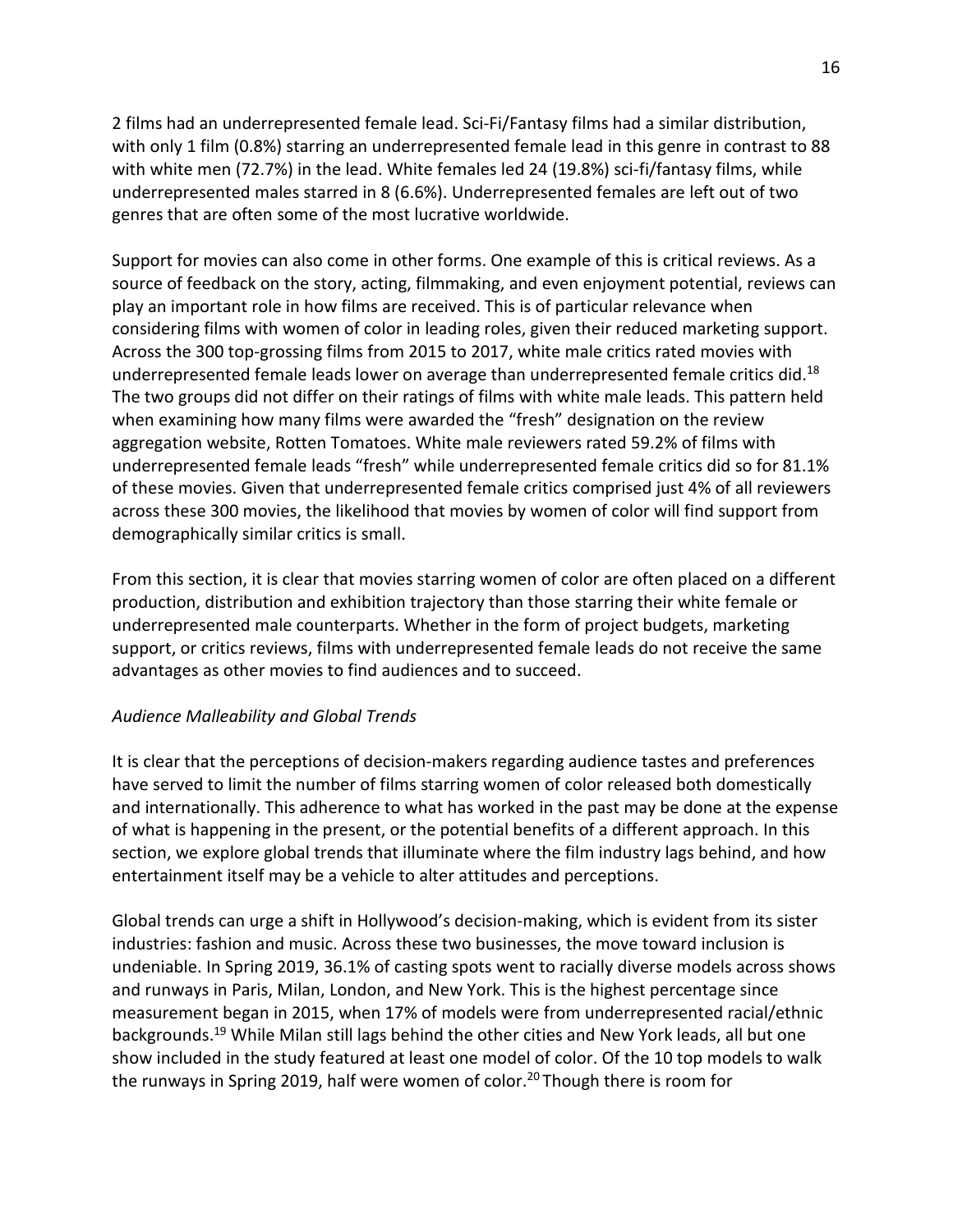improvement, particularly in the European shows, the effort to cast models of color suggests that fashion has recognized its biases and is acting to change them.

Another counterpoint comes from the massive global success of hip hop music and artists. In 2017, 4 of the IFPI's top 10 global artists were from underrepresented racial/ethnic groups (Drake, Kendrick Lamar, Bruno Mars, The Weeknd). In 2016, the number was 5 (Drake, Beyoncé, Rihanna, Prince, The Weeknd), including 2 women of color.<sup>21</sup> In an IFPI survey of 19,000 participants from 18 countries, 26% listed hip hop/rap/trap music among their most listened-to genres.<sup>22</sup> In the same vein, according to Spotify, reggaeton music may have been launched in Colombia and Puerto Rico but 95% of streams of this genre now happen outside of those original countries, spreading to nations across Europe and Asia.<sup>23</sup> In addition to these metrics, scholars have written about the transnational flow of hip hop culture, which originated in New York and has become appropriated and localized by individuals around the world.<sup>24</sup> Music rooted in African American and Latin cultures is successful in some of the very markets that industry members view as inaccessible to films featuring actors from these backgrounds.

Beyond international trends in music and fashion, decision-makers seem also to discount the idea that entertainment itself can produce changes in attitudes or beliefs. One area which provides evidence to counter industry beliefs about entrenched attitudes among audiences is the field of entertainment education. By using storytelling to illuminate cultural issues, entertainment education deploys targeted messages and solutions to influence beliefs and behaviors of individuals who listen or see the story. For example, radio dramas or TV programs in countries worldwide have been used as a tool to encourage HIV prevention, reduce stigma surrounding HIV, endorse family planning, and promote domestic violence awareness and intervenion.<sup>25</sup> Entertainment education reveals that entertainment can be used to alter the way that people think about a topic, and to encourage broader cultural change.

The influence of entertainment is not only found in the health domain. Researchers in the U.S. have demonstrated that college students who viewed programming featuring portrayals of individuals from Muslim communities interacting with Christians were more likely to express a willingness to engage with Muslims. Participants exposed to these documentary-style portrayals also reported less prejudice than a control group immediately after watching the video.<sup>26</sup> In another study, watching a film about the difficult experience of immigrating to a new country was associated with more positive attitudes toward immigration for participants, even compared to viewing a movie that focused on positive relationships between immigrants and locals.27 A final example comes from the U.S., where watching the TV program *Will & Grace* was associated with more positive attitudes toward gay males, particularly in the absence of real-life connections to members of the LGBT community.<sup>28</sup> These studies demonstrate that films need not only be guided by the status quo but may be a crucial part of changing the very attitudes and beliefs that decision-makers may perceive to limit their appeal.

This evidence is bolstered by other findings that suggest the characters of American productions are not the propellant behind entertainment's appeal. While involvement with characters was related to enjoyment for Chinese viewers of Korean TV dramas, the narrative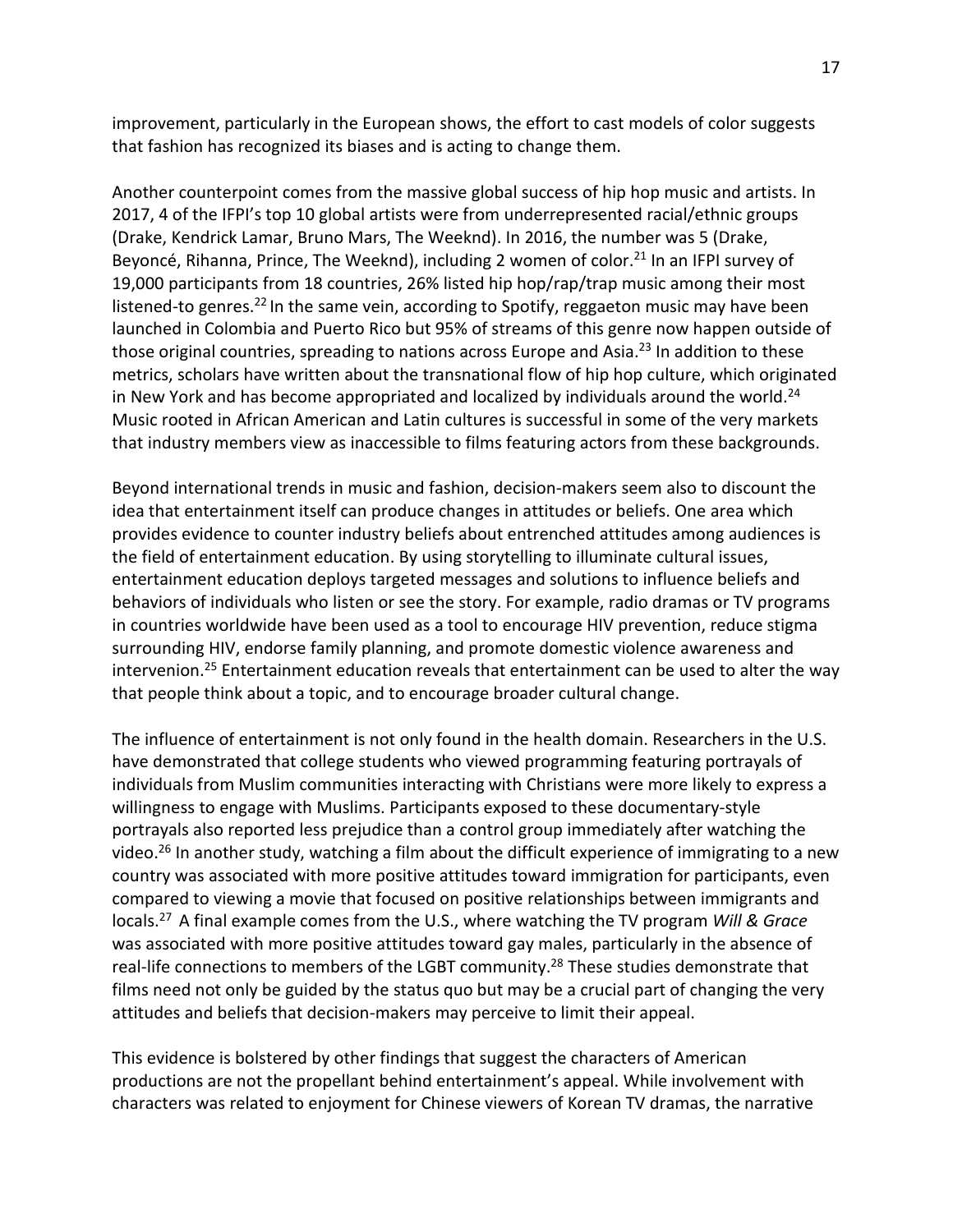complexity of American TV series was associated with Chinese viewers' enjoyment of the shows.<sup>29</sup> Story strength is a strong predictor of international success for films.<sup>30</sup> Thus, under certain circumstances character-related attributes may drive viewership, but storytelling influences may be important as well.

Two primary conclusions are clear from this section: audience preferences are neither immutable nor averse to diversity and inclusion. As Hollywood decision-makers cling to beliefs about how audiences will react to storytelling about women of color, they miss opportunities to create shifts in attitudes and perceptions. Moreover, they fail to capitalize on global trends toward inclusivity in related industries. While more research is needed to chart international changes and preferences, it is clear that international bias as a justification to tell stories that exclude women of color is becoming a flimsy excuse.

#### **Conclusion**

The purpose of this section was to investigate the lack of films starring women of color released between 2007 and 2018. In particular, the goal was to reveal where decision-making biases may contribute to the deficiency of these movies. Through the insights of industry members as well as a look at data specifically about films featuring women of color this paper reveals several trends.

First, beliefs about the global population affect the fortunes of movies with women of color at the center. Despite population trends and the success of locally produced content, the biases held by decision-makers thwart the potential that movies about girls and women from underrepresented backgrounds have in the global market. One crucial means of upending the aging myths about international audiences is to collect current data on audience preferences. Data on moviegoing provides limited insights into consumer behavior—understanding the global ticket-buyer likely requires more sophisticated data collection, analysis, and strategy. Instead of relying on what films have brought audiences to the box office in the past, Hollywood can look to new ideas and better insights to establish its future.

Second, films with women of color in leading roles are shortchanged from the outset. Production and marketing budgets lag behind those of their white female and underrepresented male counterparts. These metrics are critical components of a movie's potential success.<sup>31</sup> By restricting the support that films with women of color receive, decisionmakers may also be confining the success that these movies will have. Moreover, these smaller production budgets point to potential pay disparities facing women of color—even when their work is comparable to their contemporaries.

Third, the inertia represented by the number of films with underrepresented female leads reveals a lack of imagination on the part of Hollywood leaders. Ample evidence exists of the power of entertainment to change attitudes and beliefs. Yet, the persistent reliance on outdated beliefs—including those regarding the impermeability of cultural preferences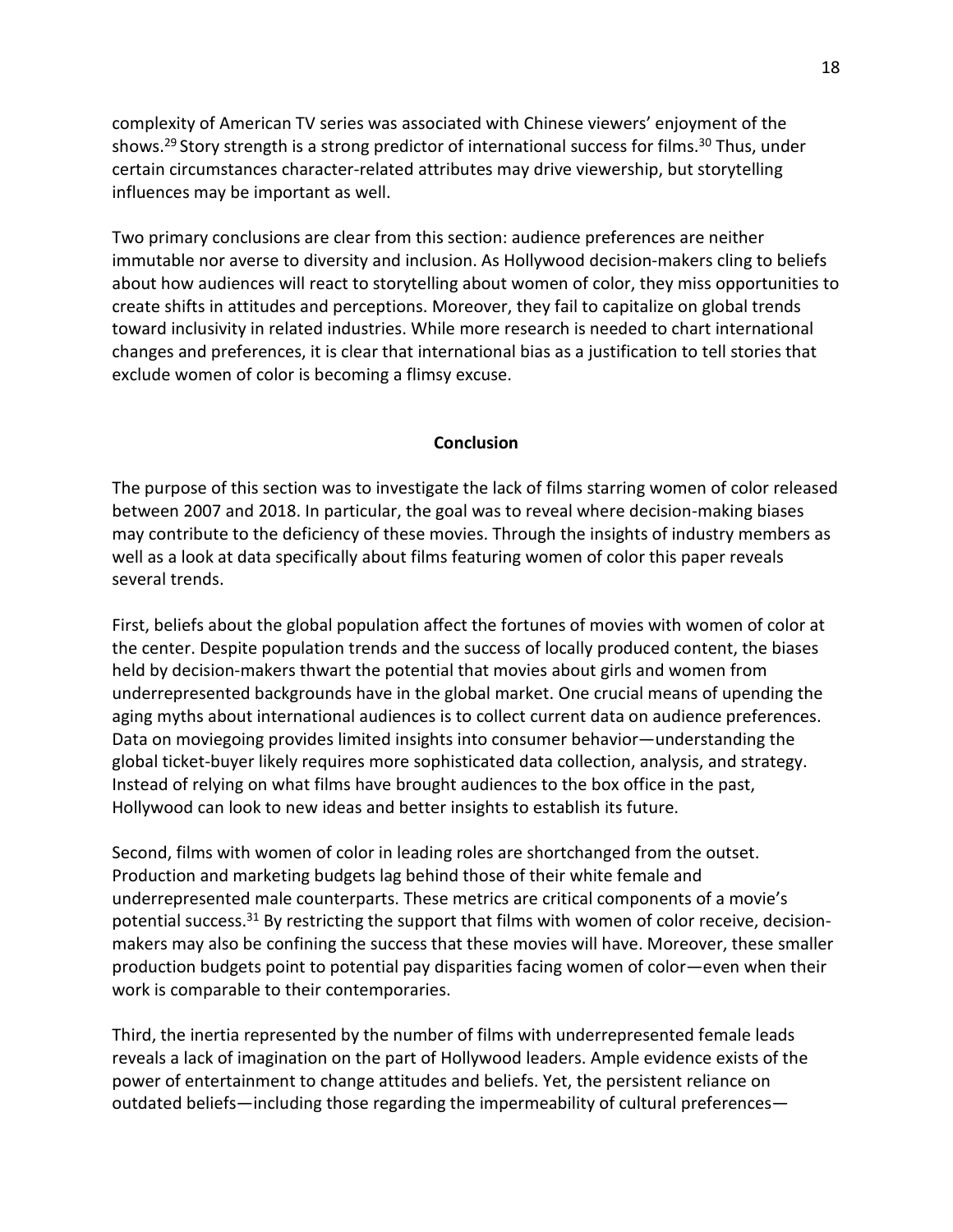suggests that decision-makers may doubt the influence of their own products. By looking toward related industries of fashion and music, it is clear that global tastes are not inflexible. Hollywood can take an active role in altering how its output will be received in the future by making different choices in the present.

At the beginning of this section, we noted that films featuring women of color in leading roles could face barriers related to both the gender and race of their leading characters. It is clear that real intersectional impediments to the creation and success of movies with underrepresented females at the center exist and are perpetuated. By exploring evidence that contradicts the approach decision-makers have taken for decades, it is clear that another way forward is possible. Removing the obstacles that films about women of color face not only creates an avenue for more of these movies to exist and thrive. It also opens up opportunities for audiences around the world to see and appreciate new narratives and new ways of thinking.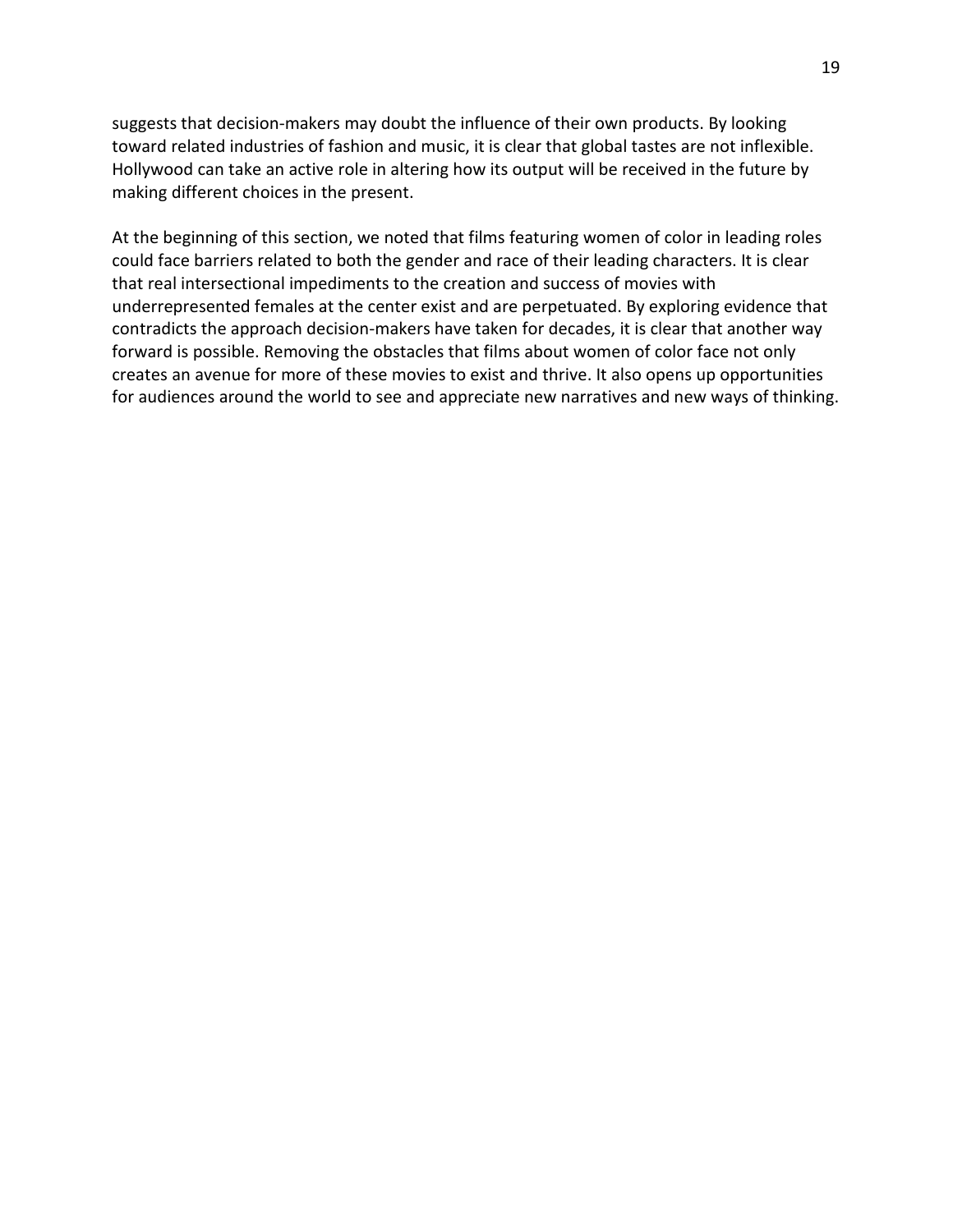#### **Footnotes (The Ticket to Inclusion):**

1. Lauzen, M. (2008). *Women @ the Box Office: A Study of the 100 Top Worldwide Grossing Films*. Center for the Study of Women in TV and Film. San Diego State University, San Diego, CA. Smith, S.L., Weber, R., & Choueiti, M. (2010, August). *Female characters and financial performance: An analysis of 100 topgrossing films at the box office and DVD sales.* Paper presented at a poster session at the annual conference of the Association for Education in Journalism and Mass Communication. Denver, CO. CAA, shift7 (2018). Press release. Retrieved from: https://shift7.com/media-research. Geena Davis Institute on Gender in Media. (2018). *The See Jane 100*. Los Angeles, CA.

2. Data for several of the predictive and outcome measures were purchased from SNL Kagan, a division of S&P Global Market Intelligence. These measures were: Theatrical Domestic Rentals, Theatrical International Rentals, Merchandising/Other Revenue, Total Revenue, Production cost, Domestic Print and Advertising, and International Print and Advertising.

*Theatrical Domestic Rentals* were defined as "Revenue generated from the fees theaters pay to rent a film's print for U.S. exhibition." In other words, this indicator is the dollar amount the studio receives after exhibitors takes their portion of the box office. *Theatrical International Rentals* reflect the same definition for worldwide exhibition. *Merchandising/Other Revenue* was defined as "revenue derived from licensing the property for toys, t-shirts, video games, book adaptations, live plays, film clips, etc." *Total Revenue* consists of the dollar amount of all revenue each film received. *Production cost* was defined as "Direct costs related to the creation of a film" and was provided in U.S. Dollars. *Domestic Print and Advertising* are "Costs related to the creation of film prints and advertisements for a film within the U.S." in U.S. Dollars. *International Print and Advertising* is defined similarly, but for global release. Definitions are cited from personal communication with SNL Kagan representatives, as well as the S&P Global Market Intelligence web database (available: [https://www.spglobal.com/marketintelligence/en/\)](https://www.spglobal.com/marketintelligence/en/)

Data were sourced using S&P Global's methodology. Per S&P Global, "Box office and related data sources are from Box Office Essentials™, a product of Comscore Inc. and The Numbers, powered by OpusData. We also utilize data from publicly available sources, industry contacts, trusted industry publications and information gleaned from consulting projects to populate our film database and inform our industry projections. We do not provide specifics into our contacts and methodology as that is proprietary company information." Personal communication, March 25, 2019.

To understand the relationship between publicly available box office data and measures of domestic rent provided by S&P Global, a Pearson Correlation test was computed. The relationship between rent and box office was perfect (*r*=.99, p < .01). That is, our results for domestic rent can be applied to domestic box office.

3. *Female lead, Co Lead, Ensemble Lead, and Underrepresented lead, Co Lead, Ensemble Lead.* These indicators capture the gender and race/ethnicity of the actor in the leading role, or actors in the co leading roles or in the ensemble. Over the past 12 years, our team of researchers classified each movie for *lead* based on the overall story and central characters' role, story arc, and purpose in the plot. Each film was watched by at least one member of the team and deliberated with one of the study's authors. We supplemented lead analyses with critics' reviews, plot summaries, and other material about a film online (e.g., interviews with cast and crew). Patterns showed that the lead(s) almost consistently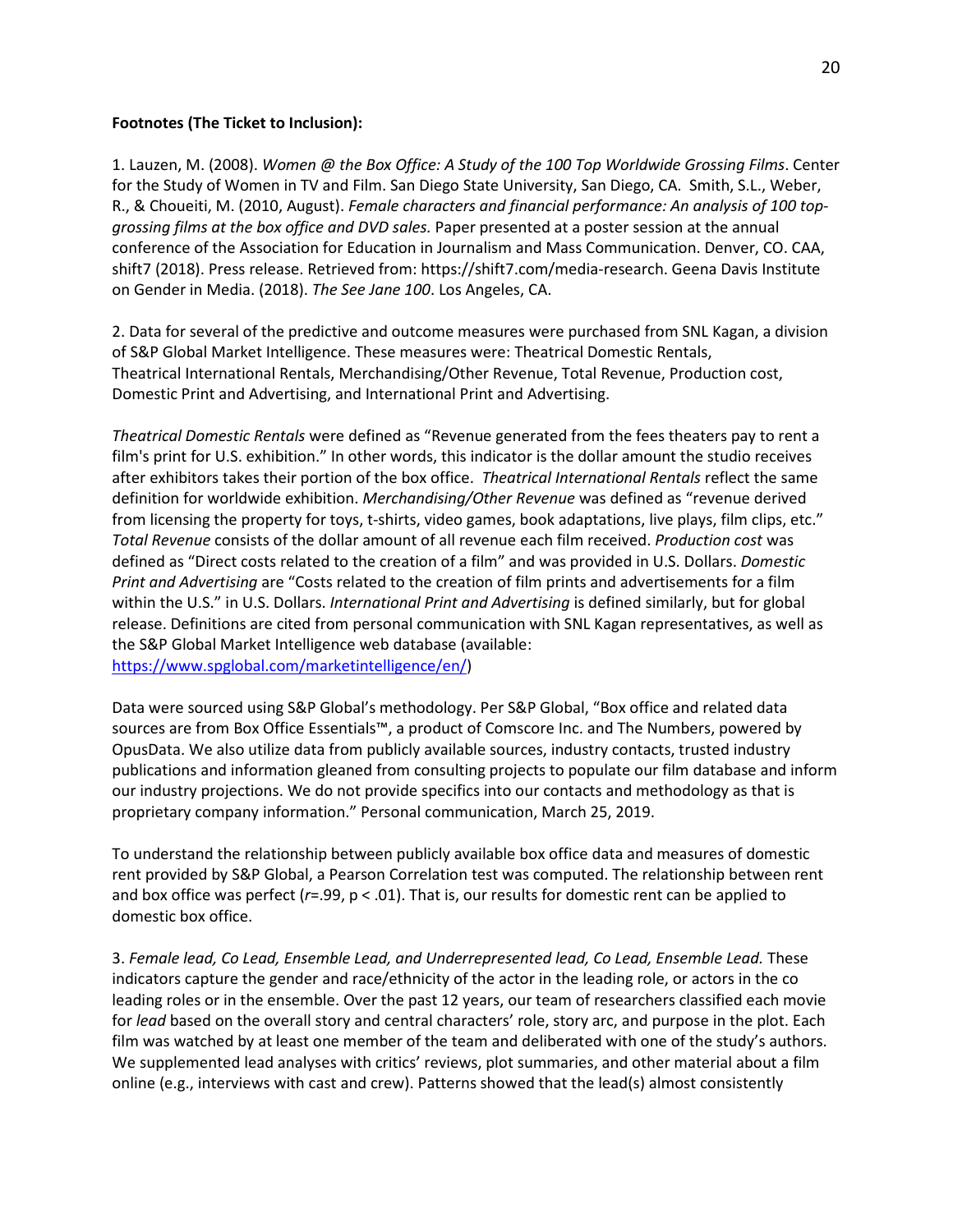appears within the first 5 minutes of the film and then overlaps continuously with the central theme(s) of the movie to its end.

Films were categorized by gender of lead(s) into one of ten values: *Solo Male*, *Solo Female*, *Male/Male*, *Female/Female*, *Male/Female*, *Half Female/Half Male Ensemble*, *Majority Male Ensemble*, *Majority Female Ensemble*, *All Male Ensemble*, and *All Female Ensemble*). This measure was simplified into a Female Lead present or absent dichotomy where *Solo Female*, *Female/Female*, *Male/Female*, *Half Female/Half Male Ensemble*, *Majority Female Ensemble*, and *All Female Ensemble* were counted as female led films.

For Race/Ethnicity of the lead, movies were sorted based on the White/Caucasian vs Underrepresented status (*Hispanic/Latino, Black/African American, American Indian/Alaskan Native, Native Hawaiian/Pacific Islander, Asian/Southeast Asian, Middle Eastern, and Mixed Race/Ethnicity*) of the lead(s) into one of ten values: *Solo White*, *Solo UR*, *White / White*, *UR / UR*, *White / UR*, *Half UR /Half White Ensemble*, *Majority White Ensemble*, *Majority UR Ensemble*, *All White Ensemble*, and *All UR Ensemble*). This measure was simplified into a Underrepresented Lead present or absent dichotomy where *Solo UR*, *UR/UR*, *White/UR*, *Half UR/Half White Ensemble*, *Majority UR Ensemble*, and *All UR Ensemble* were counted as underrepresented led films.

4. Median values are less sensitive to extreme scores across a distribution, while average (mean) scores can be affected by outliers. Given the range of values across the outcome revenue variables and the presence of outlier scores, medians were the appropriate measure of central tendency to use in this analysis. See Field, A. (2009). *Discovering Statistics Using SPSS*. SAGE Publications.

5. Statistically significant results indicate that the probability of achieving the result of a statistical test is due to chance in a certain percentage of cases. For example, significance levels of <.05 reflect that a result would be achieved due to chance less than 5% of the time. When the probability of a result occurring due to chance is less than 5%, this gives researchers confidence that the observed finding is not just a random result in one particular sample. Throughout this paper, we use significance levels of .05 and .01 to reflect significant results, while .10 is used to reflect marginally significant outcomes. For more information, see Field, A. (2009).

In Table 1, values with the same subscripts are not significantly different from each other; that is, there is a high likelihood that differences are due to chance. Values with different subscripts (a, b) are significantly different at the p<.05 level, which indicates that these differences are due to chance in less than 5% of cases.

6. Across the sample only 58 films (4.8%) featured an underrepresented female lead, co lead, or ensemble (half or majority). Of these, 49 were lead or co leads and 9 were ensemble films.

7. Rains, S. A., Levine, T. R., & Weber, R. (2018). Sixty years of quantitative communication research summarized: Lessons from 149 meta-analyses. *Annals of the International Communication Association*. 42(2), 105-124.

8. We applied standard transformation and outlier correction procedures prior to modeling to make sure that results are unaffected by distribution anomalies.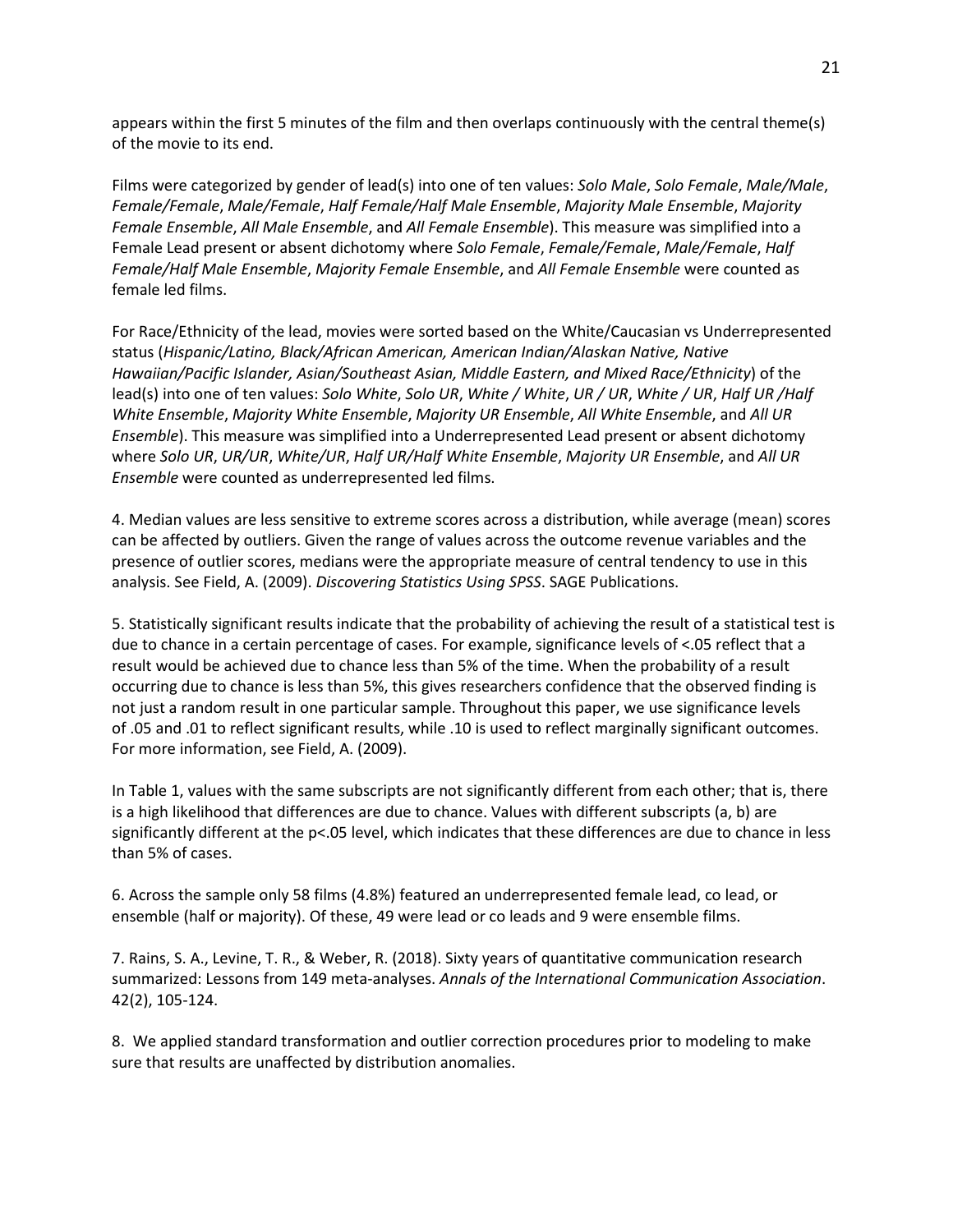9. The money spent on making the film. Purchased from a large-scale database, which defines this indicator as "Direct costs related to the creation of a film" in U.S. Dollars (email, S&L Kagan).

10. This competition score accounts for the domestic box office performance of the top five films in relation to all box office receipts for a week of release (Friday to Thursday) per film. This includes up to eight weeks in 2019 when top films from late 2018 were still in theaters. We collected up to 15 weekly competition scores per film reflecting week 1 to week 15 if films were in theaters fifteen weeks or more domestically. We assembled data for each film's total weeks in release *OR* its first 15 weeks of release, whichever came first. The decision to use a 15-week cut-off was derived from finding the average number of weeks in release for the dataset of films from 2007-17.

This analysis was performed on a per week basis. For any given week, the total dollar amount for the five films that earned the most revenue for that week was first tallied (the numerator). To create a competition score for a film ranked below the 5 top positions, this number was divided by the total revenue earned that week of all films in theaters (the denominator). For a film ranked 1 to 5 for that particular week, the revenue of that film is excluded from both the numerator and denominator to calculate the competition score for that movie.

11. The money spent on printing copies of the film and marketing materials for movie's release. Purchased from a large-scale database, which defines this indicator as "Costs related to the creation of film prints and advertisements for a film within the U.S." in U.S. Dollars.

12. Domestic distribution density is defined as, per film, the highest number of theaters at any moment the film was screened.

13. We were unable to obtain distribution density for international theaters, so we calculated how many international territories exhibited the film. Data on international territories were collected from the website BoxOfficeMojo.com per film. Territories were collapsed to maintain mutual exclusivity in instances where BoxOfficeMojo listed the same territory in conjunction with other territories.

14. The film's rating by the Motion Picture Association of America[. https://filmratings.com/](https://filmratings.com/) Data were collected as part of AII's annual report on top grossing films. Films in the sample are rated *G*, *PG*, *PG-13*, and *R*.

15. This indicator measures the "bankability" of leading or co leading actors on the film. For each film in the study with a lead or co lead, we need to count (minimum 0, maximum 3) how many times that actor was a lead or co lead in the 15 top films of each of the previous 3 years (so, across 45 films). The higher number was used in films with leads that had different star power scores.

16.Using data from multiple sources (genre from Variety Insight, data collected as part of AII's annual top grossing film study), films were categorized as either *animation* or *live action*. Films with a combination of both presentation styles were forced (based on how much of each type were shown) into one of the two categories.

17. Studio System and Variety Insight labels of "Sequel" and "Sequel/Prequel/Reboot" were used to determine *sequel status*.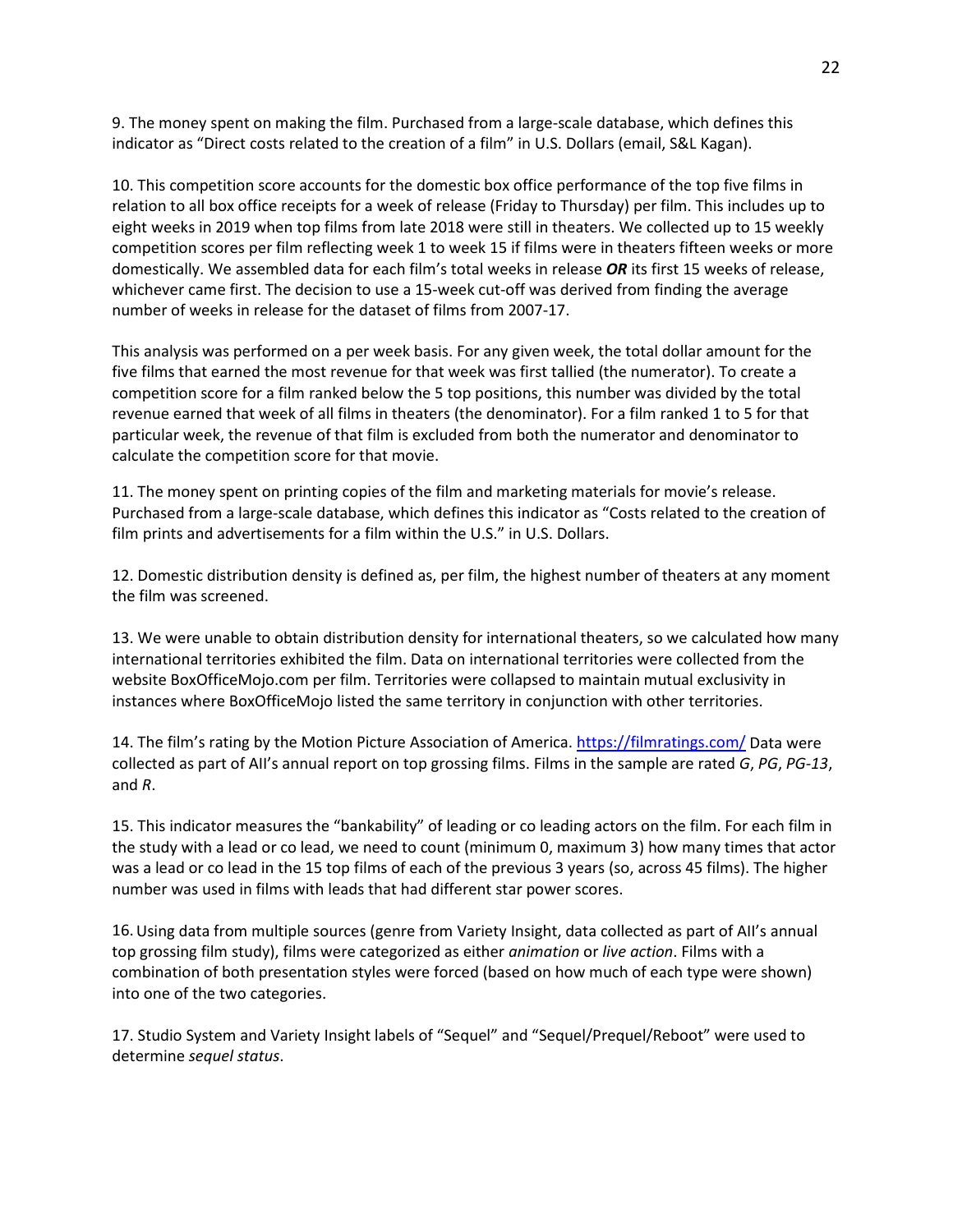18. Metacritic scores (0-100) were obtained for each film in the analysis and used as an indicator of critical rating. Per their site, the Metacritic process is to "… carefully curate a large group of the world's most respected critics, assign scores to their reviews, and apply a weighted average to summarize the range of their opinions." Metacritic.com. How We Create the Metascore Magic. Retrieved from: <https://www.metacritic.com/about-metascores>

19. Drivers, measures, and variables are all synonyms referring to predictor indicators that may be related to a financial performance criterion.

20. To increase readability, we eliminated consistently irrelevant effect coefficients and co-variances among variables in the models (i.e. effects and co-variances that are consistently close to zero) while maintaining effect estimates' overall stability for all relevant model parameters. In addition, we optimized the balance between the models' predictive accuracy and their fit to the underlying database.

21. Domestically, our models explain 65%-71% of top-100 films' financial performance. Internationally, this prediction accuracy increases to 75%-77%. All models fitted well (CFI from 0.88 to 0.91; RMSE around 0.08).

22. To understand why the models demonstrated a positive effect of an underrepresented lead character but a significant negative effect of the percentage of underrepresented characters overall, we further tested an interaction between these two variables (UR Lead Character and UR Character Ratio). This revealed a significant interaction, *F*=3.75, *df*=4, *p*<.01. Further examination showed that the interaction seems primarily driven by movies in the two highest percentage groups, that is, by movies with a ratio of either 0.6 to 0.8 of UR characters (*n*=27 of 1200) or 0.8 to 1 (*n*=25 of 1200).

22. Cerridwen, A., & Simonton, D.K. (2009). Sex doesn't sell—nor impress! Content, box office, critics, and awards in mainstream cinema. *Psychology of Aesthetics, Creativity, and the Arts, 3(4)*, 200.

## **Footnotes (Where are the Women of Color):**

1. The report includes insights gleaned from interviews with 7 industry professionals that focused on why few films with women of color are released each year. Brief interviews were conducted with the 7 individuals, who worked in various positions across the film industry. These interviews took place in Fall 2018. Individuals were asked about why there were so few films with underrepresented female leads, film distribution and marketing, storylines, source material, and how films with underrepresented female leads are perceived in the marketplace.

2. The data and sample in this report are derived from the Annenberg Inclusion Initiative's longitudinal sample of top-grossing film content, spanning the 100 top films each year (based on domestic box office) from 2007 to 2018. That sample was used to construct a database utilized in the larger study to examine the economic performance of the 1,200 movies. For this report, the sample is reduced to 817 films based on the criteria included in the text (live action, solo lead). The determination of the leading character was based on the work of the Annenberg Inclusion Initiative over the past 12 years.

3. Motion Picture Association of America. (2019). 2018 Theme Report. Available: <https://www.mpaa.org/wp-content/uploads/2019/03/MPAA-THEME-Report-2018.pdf>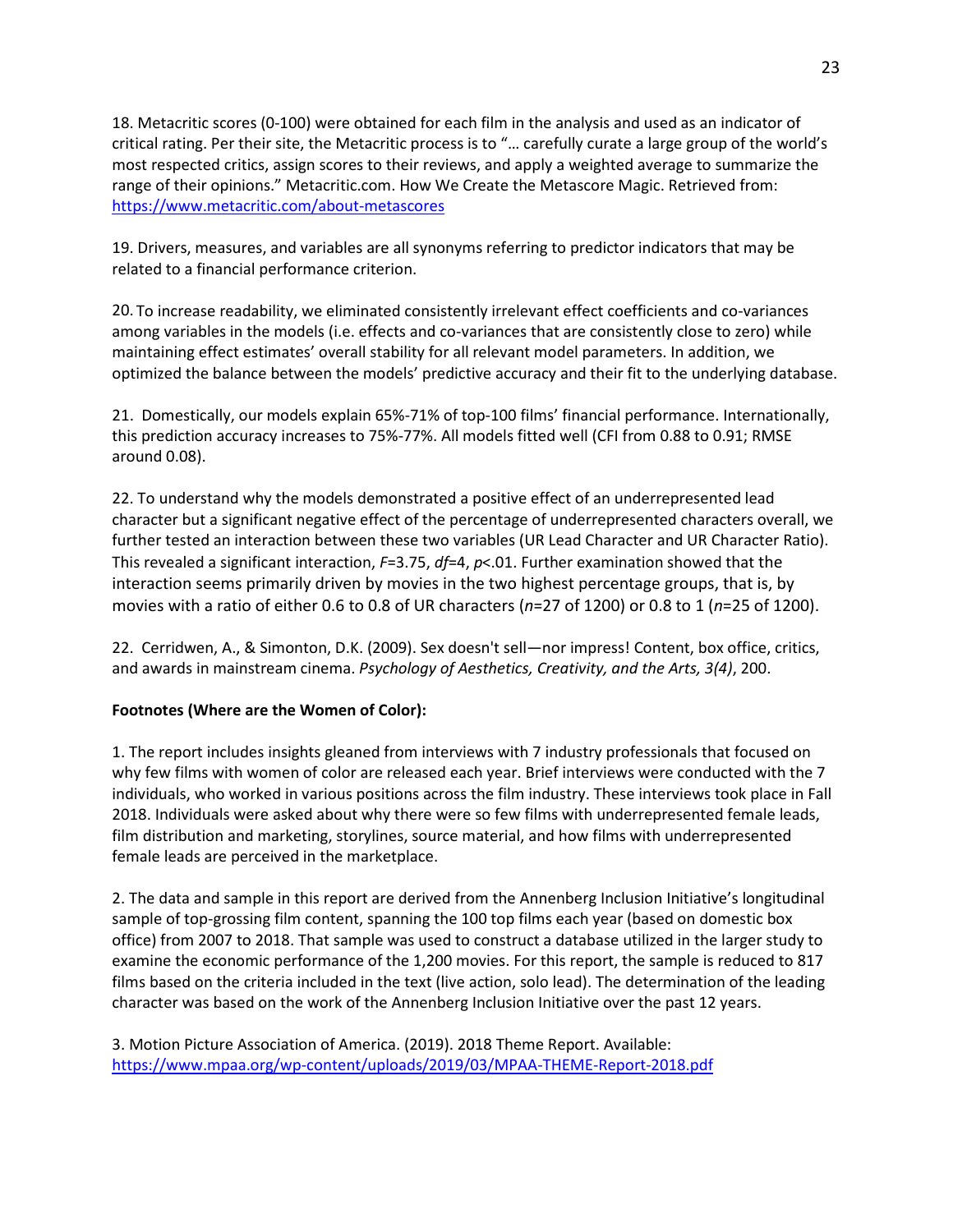4. Population statistics are sourced from the Central Intelligence Agency Factbook for each country. Available: [https://www.cia.gov/library/publications/resources/the-world-factbook/.](https://www.cia.gov/library/publications/resources/the-world-factbook/)

5. For definitional information on this topic see, Ibarra, H. (1992). Homophily and differential returns: Sex differences in network structure and access in an advertising firm. *Administrative science quarterly*, 422-447.

6. Tajfel, H., & Turner, J. C. (1979). An integrative theory of intergroup conflict. In S. Worchel & W. G. Austin (Eds.), *The social psychology of intergroup relations* (pp. 33 47). Monterey, CA: Brooks Cole

7. Kharroub, T. & Weaver, A.J. (2019). Selective exposure and perceived identification with characters in transnational Arabic television. *International Journal of Communication, 13,* 653-673.

8. Appiah, O., Knobloch-Westerwick, S., & Alter, S. (2013). Ingroup favoritism and outgroup derogation: Effects of news valence, character race, and recipient race on selective news reading. *Journal of Communication*, *63*(3), 517-534. Knobloch-Westerwick, S., Appiah, O., & Alter, S. (2008). News selection patterns as a function of race: The discerning minority and the indiscriminating majority. *Media Psychology*, *11*(3), 400-417.

9. Abrams, J.R. & Giles, H. (2007). Ethnic identity gratifications selection and avoidance by African Americans: A group vitality and social identity gratifications perspective. *Media Psychology, 9*(1), 115- 134.

10. Smith, S.L., Choueiti, M., & Pieper, K. (2014). Gender Bias Without Borders. Report prepared for the Geena Davis Institute on Gender in Media. Available: [https://annenberg.usc.edu/sites/default/files/MDSCI\\_Gender\\_Bias\\_Without\\_Borders\\_Executive\\_Summ](https://annenberg.usc.edu/sites/default/files/MDSCI_Gender_Bias_Without_Borders_Executive_Summary.pdf) [ary.pdf](https://annenberg.usc.edu/sites/default/files/MDSCI_Gender_Bias_Without_Borders_Executive_Summary.pdf)

11. Barraclough, E. (2016, April). The rise of China's film industry. *WIPO Magazine.* [https://www.wipo.int/wipo\\_magazine/en/2016/02/article\\_0004.html.](https://www.wipo.int/wipo_magazine/en/2016/02/article_0004.html) Deloitte Global (2017). China's Film Industry—A New Era. Available: [https://www2.deloitte.com/content/dam/Deloitte/cn/Documents/technology-media](https://www2.deloitte.com/content/dam/Deloitte/cn/Documents/technology-media-telecommunications/deloitte-cn-tmt-china-film-industry-en-161223.pdf)[telecommunications/deloitte-cn-tmt-china-film-industry-en-161223.pdf.](https://www2.deloitte.com/content/dam/Deloitte/cn/Documents/technology-media-telecommunications/deloitte-cn-tmt-china-film-industry-en-161223.pdf)

12. MPAA (2018).

13. These films were *Crazy Rich Asians* and *Bumblebee.*

14. Anderson, T. (2017, March 24). Disproving the 'black films don't travel' Hollywood myth. *Los Angeles Times.* [https://www.latimes.com/entertainment/movies/la-et-mn-black-movies-global-audience-myth-](https://www.latimes.com/entertainment/movies/la-et-mn-black-movies-global-audience-myth-20170324-story.html)[20170324-story.html.](https://www.latimes.com/entertainment/movies/la-et-mn-black-movies-global-audience-myth-20170324-story.html) Barnes, B. (2018, Feb. 15). 'Black Panther' Poised to Shatter a Hollywood Myth. *New York Times.* [https://www.nytimes.com/2018/02/15/business/media/black-panther-hollywood](https://www.nytimes.com/2018/02/15/business/media/black-panther-hollywood-diversity.html)[diversity.html.](https://www.nytimes.com/2018/02/15/business/media/black-panther-hollywood-diversity.html)

15. Data on production budgets and print and advertising costs in this section are sourced from the larger data set that was used for the full economic analysis. Details on data collection and information sources are included in earlier footnotes.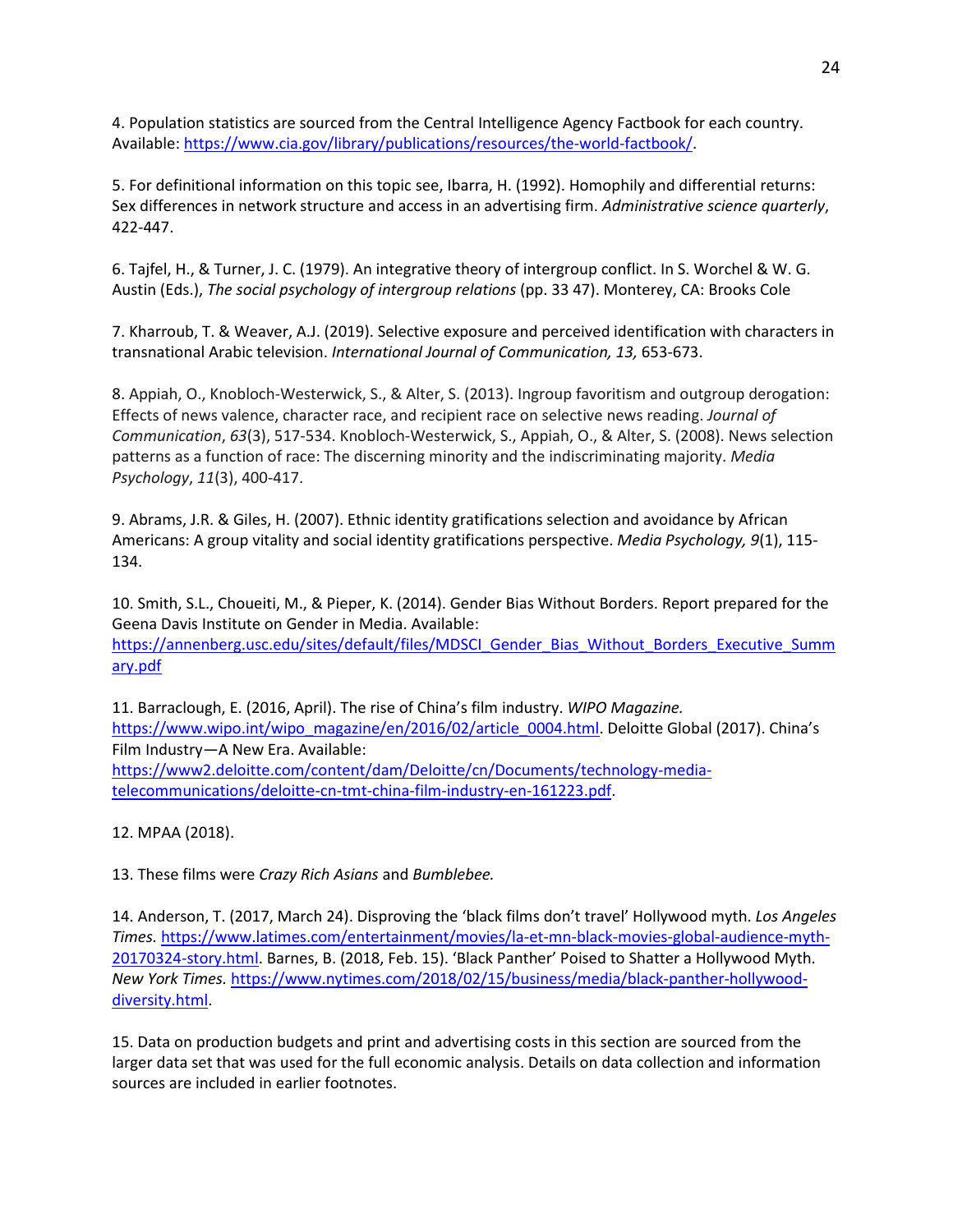16. See, for example, Arnold, B. (2018). *Outrage Over 'Black Panther' Poster Isn't All it Seems. Yahoo! Entertainment*. Available: [https://www.yahoo.com/entertainment/outrage-chinese-poster-black](https://www.yahoo.com/entertainment/outrage-chinese-poster-black-panther-isnt-seems-111825970.html)[panther-isnt-seems-111825970.html](https://www.yahoo.com/entertainment/outrage-chinese-poster-black-panther-isnt-seems-111825970.html)

17. Child, B. (2013). *Italian Posters for 12 Years a Slave Herald Brad Pitt Over Chiwetel Ejiofor. The Guardian.* Available: [https://www.theguardian.com/film/2013/dec/24/12-years-slave-italy-posters-pitt](https://www.theguardian.com/film/2013/dec/24/12-years-slave-italy-posters-pitt-ejiofor)[ejiofor.](https://www.theguardian.com/film/2013/dec/24/12-years-slave-italy-posters-pitt-ejiofor) Variety Staff (2013, December 23). Lionsgate Vows to Recall Italy's '12 Years a Slave' Poster Focusing on Bradd Pitt. *Variety.* Available: [https://variety.com/2013/film/news/italys-12-years-a-slave](https://variety.com/2013/film/news/italys-12-years-a-slave-poster-favors-brad-pitt-over-black-star-1200990875/)[poster-favors-brad-pitt-over-black-star-1200990875/](https://variety.com/2013/film/news/italys-12-years-a-slave-poster-favors-brad-pitt-over-black-star-1200990875/)

18. Choueiti, M., Smith, S.L., and Pieper, K. (2018). Critic's Choice 2. Annenberg Inclusion Initiative, University of Southern California.<http://assets.uscannenberg.org/docs/critics-choice-2.pdf>

19. Tai, C. (2019). Diversity Report: The Spring 2019 Runways Were the Most Diverse Ever, but Europe Still Has a Major Age and Body Diversity Problem. *The Fashion Spot.*  <https://www.thefashionspot.com/runway-news/807483-spring-2019-runway-diversity-report/>

20. Tai, C. (2019).

21. IFPI (2018). Global Music Report 2018: Annual State of the Industry. Available: <https://www.ifpi.org/downloads/GMR2018.pdf>

22. IFPI (2018). Music Consumer Insight Report 2018. Available: [https://www.ifpi.org/downloads/music](https://www.ifpi.org/downloads/music-consumer-insight-report-2018.pdf)[consumer-insight-report-2018.pdf](https://www.ifpi.org/downloads/music-consumer-insight-report-2018.pdf)

23. Van Buskirk, E. (2017). How Reggaeton Became a Global Phenomenon on Spotify. *Spotify Insights*. Available: [https://insights.spotify.com/us/2017/09/05/how-reggaeton-became-a-global-phenomenon](https://insights.spotify.com/us/2017/09/05/how-reggaeton-became-a-global-phenomenon-on-spotify/)[on-spotify/](https://insights.spotify.com/us/2017/09/05/how-reggaeton-became-a-global-phenomenon-on-spotify/)

24. Hooton, C. (2015). *Hip-hop is the most listened to genre in the world, according to Spotify analysis of 20 billion tracks. The Independent.* Available[: https://www.independent.co.uk/arts](https://www.independent.co.uk/arts-entertainment/music/news/hip-hop-is-the-most-listened-to-genre-in-the-world-according-to-spotify-analysis-of-20-billion-10388091.html)[entertainment/music/news/hip-hop-is-the-most-listened-to-genre-in-the-world-according-to-spotify](https://www.independent.co.uk/arts-entertainment/music/news/hip-hop-is-the-most-listened-to-genre-in-the-world-according-to-spotify-analysis-of-20-billion-10388091.html)[analysis-of-20-billion-10388091.html.](https://www.independent.co.uk/arts-entertainment/music/news/hip-hop-is-the-most-listened-to-genre-in-the-world-according-to-spotify-analysis-of-20-billion-10388091.html) Chang, J., & Watkins, S. C. (2007). It's a Hip-hop World. *Foreign Policy*, (163), 58. Morgan, M., & Bennett, D. (2011). Hip-hop & the global imprint of a black cultural form. *Daedalus*, *140*(2), 176-196.

25. Smith, R. A., Downs, E., & Witte, K. (2007). Drama theory and entertainment education: Exploring the effects of a radio drama on behavioral intentions to limit HIV transmission in Ethiopia. *Communication Monographs*, *74*(2), 133-153. Rogers, E.M., Vaughan, P.W., Swalehe, R.M., Rao, N., Svenkerud, P., & Sood, S. (1999). Effects of an entertainment-education radio soap opera on family planning behavior in Tanzania. *Studies in family planning*, *30*(3), 193-211. O'Leary, A., Kennedy, M., Pappas–DeLuca, K.A., Nkete, M., Beck, V., & Galavotti, C. (2007). Association Between Exposure to an HIV Story Line in The Bold and the Beautiful and HIV–Related Stigma in Botswana. *AIDS Education & Prevention*, *19*(3), 209-217. Usdin, S., Singhal, A., Shongwe, T., Goldstein, S., & Shabalala, A. (2004). No Short Cuts in Entertainment Education: Designing *Soul City* Step-by-Step. In A. Singhal, M.J. Cody, E.M. Rogers, & M. Sabido (Eds.) *Entertainment-Education and Social Change: History, Research, and Practice.*  Mahwah, NJ: Lawrence Elbaum Associates.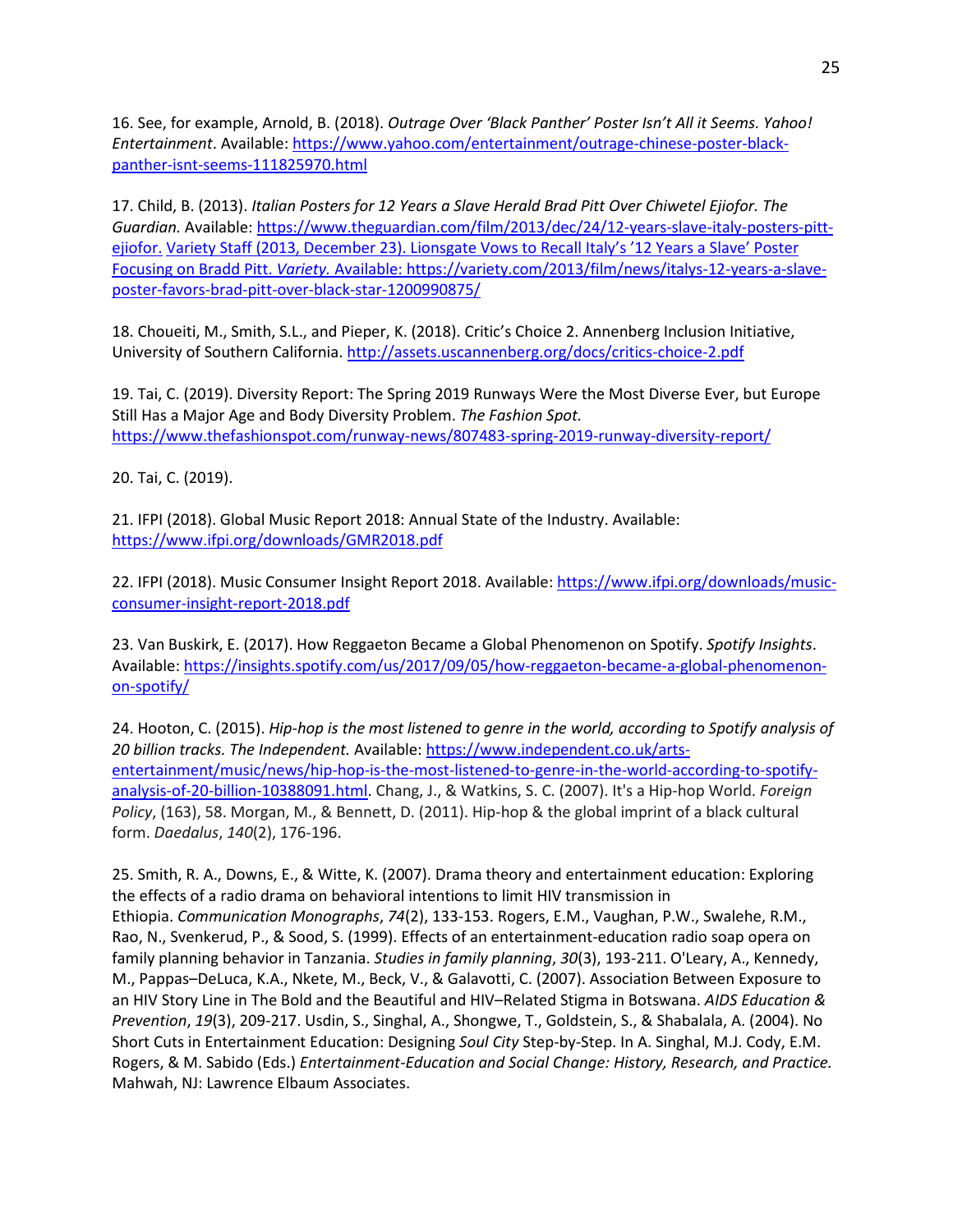26. Moyer-Gusé, E., Dale, K.R., & Ortiz, M. (2018). Reducing Prejudice Through Narratives: An Examination of the Mechanisms of Vicarious Intergroup Contact. *Journal of Media Psychology: Theories, Methods, and Applications,* Advance online publication.

27. Igartua, J.J., & Frutos, F.J. (2017). Enhancing attitudes toward stigmatized groups with movies: Mediating and moderating processes of narrative persuasion. *International Journal of Communication, 11*(20), 158-177.

28. Schiappa, E., Gregg, P.B., & Hewes, D.E. (2006). Can one TV show make a difference? A Will & Grace and the parasocial contact hypothesis. *Journal of Homosexuality*, 51(4), 15-37.

29. Lu, J., Liu, X., & Cheng, Y. (2019). Cultural Proximity and Genre Proximity: How Do Chinese Viewers Enjoy American and Korean TV Dramas? *SAGE Open*, *9*(1), 2158244018825027.

30. Story strength was a significant, positive predictor of both domestic and international rent in models created using the data included in this report.

31. Production and marketing costs were significant and positive predictors of domestic and international rent in analyses conducted on this data set.